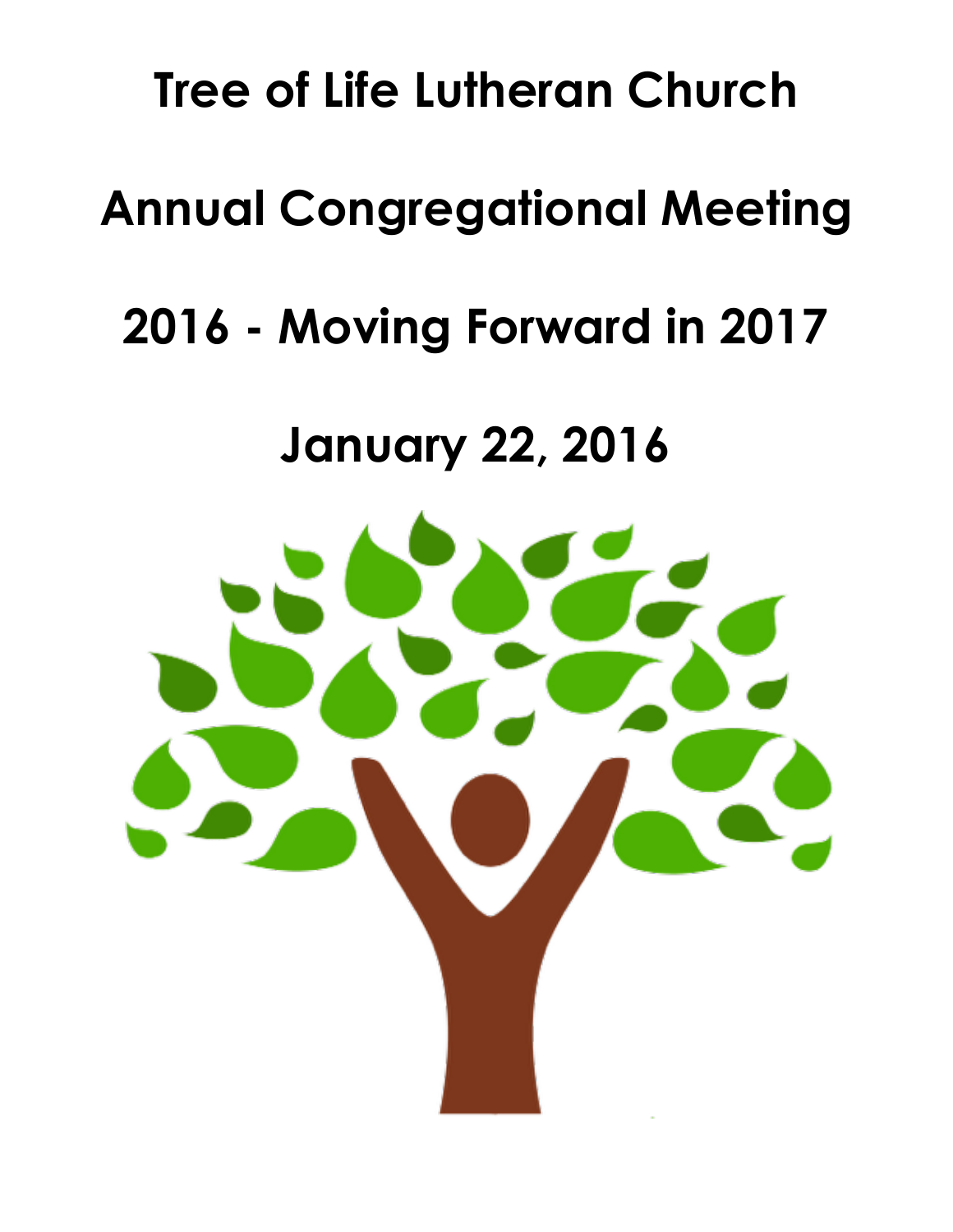Tree of Life Lutheran Church Annual Meeting January 22, 2017

- 1. Call to order
- 2. Establish a quorum (count from tellers)
- 3. Opening prayer Pastor Chris Lake
- 4. Approval of meeting agenda.
- 5. Approval of minutes from January 24, 2016, annual meeting
- 6. Approval of minutes from May 15, 2016, special congressional meeting
- 7. Approval of minutes from September 25, 2016, special congressional meeting.
- 8. Recognition for service for retiring council members: Julie Weeks, Ted Dinklage, interim treasurer
- 9. Highlights from 2016
- 10. Nominations for church council positions (3 year terms) A. Jim Voelz (treasurer ).
	- B. Jack Zimmer
	- C. George Timmins
	- D. Kirk Helberg
	- E. Linda Baumgartner (second term)
- 11. Vote on Election of council members
- 12. Motion to approve suspension of bylaw Article II, Section 2.08, to allow the council president to serve an additional year, while Pastor Chris is on sabbatical leave.
- 13. Motion to elect Dennis McConnell to serve a partial, one-year term as president.
- 14. Financial report for 2016 Update for stewardship and Seeds for Growth
- 15. Presentation and adoption of 2017 budget
- 16. Report of tellers\*
- 17. New business
- 18. Closing prayer
- 19. Motion to adjourn 2017 congregational meeting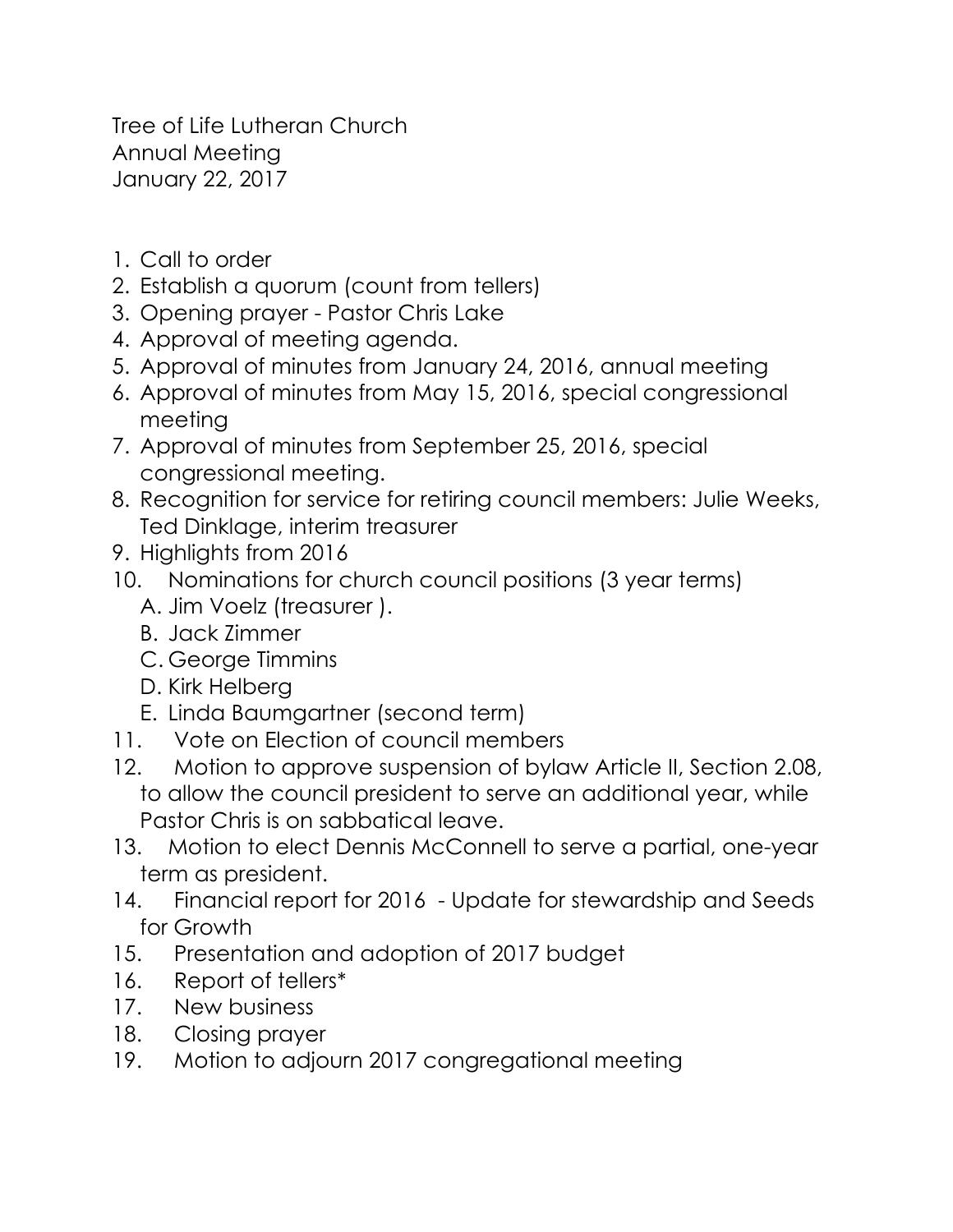### **Tree of Life Lutheran Church**

Congregational Meeting January 24, 2016

The meeting was called to order at 9:15 a.m. by President Dennis McConnell. A quorum was established. Sign-in sheets are attached. Rev. Chris Lake led us in prayer.

A motion was made by Larry Klotz to accept the meeting agenda. The motion was seconded by Maxine McConnell and the motion carried.

Dick Mong made a motion to approve minutes from the Congregational Meeting in January, 2015. The motion was seconded by Alyce Devore and carried. Dick Mong made a motion to approve the minutes from the special called Congregational Meeting on April 26, 2015. The motion was seconded by Chuck Will and carried.

Outgoing Council members: Linda Bliese and Vickie Funderburk were recognized for their service.

A motion was made by Phil Anderson to accept the nominations for church council positions; Susan Blough for recording secretary and Heidi Beckham (current council member) for financial secretary serving a 3 year term. With no other motions made, Maxine McConnell seconded the motion and the motion carried.

President Dennis McConnell gave an update on activity at Tree of Life. Full details are in the attached PowerPoint presentation. Highlights include 39 new members, 44 youth and adults to camp, 19 youth and adults on the mission trip, expanding our adult education classes, increase in worship attendance. Facility updates include restoration of the bathrooms and adding a new bathroom including a shower in the Fellowship Hall.

President Dennis McConnell and Pastor Chris Lake gave an update on the Seeds for Growth. Donations are right on schedule with pledges. Seeds money was used for donations to Family Promise and Water to Thrive, updates and addition of bathrooms and mortgage. Questions were raised in regards to using money for mortgage payments and it was clarified that it is a loan and will be paid back when the money is available.

Larry Anderson gave the financial report for 2015. A copy of the report is added to these minutes. Pledge offering was over by \$28,000 than actual pledges at the end of the year. We still ended with a \$76,000 deficit. \$56,000 came from seeds money and the remainder came from the money left from last year's giving. The deficit included \$10,000 the congregation voted to give to Pastor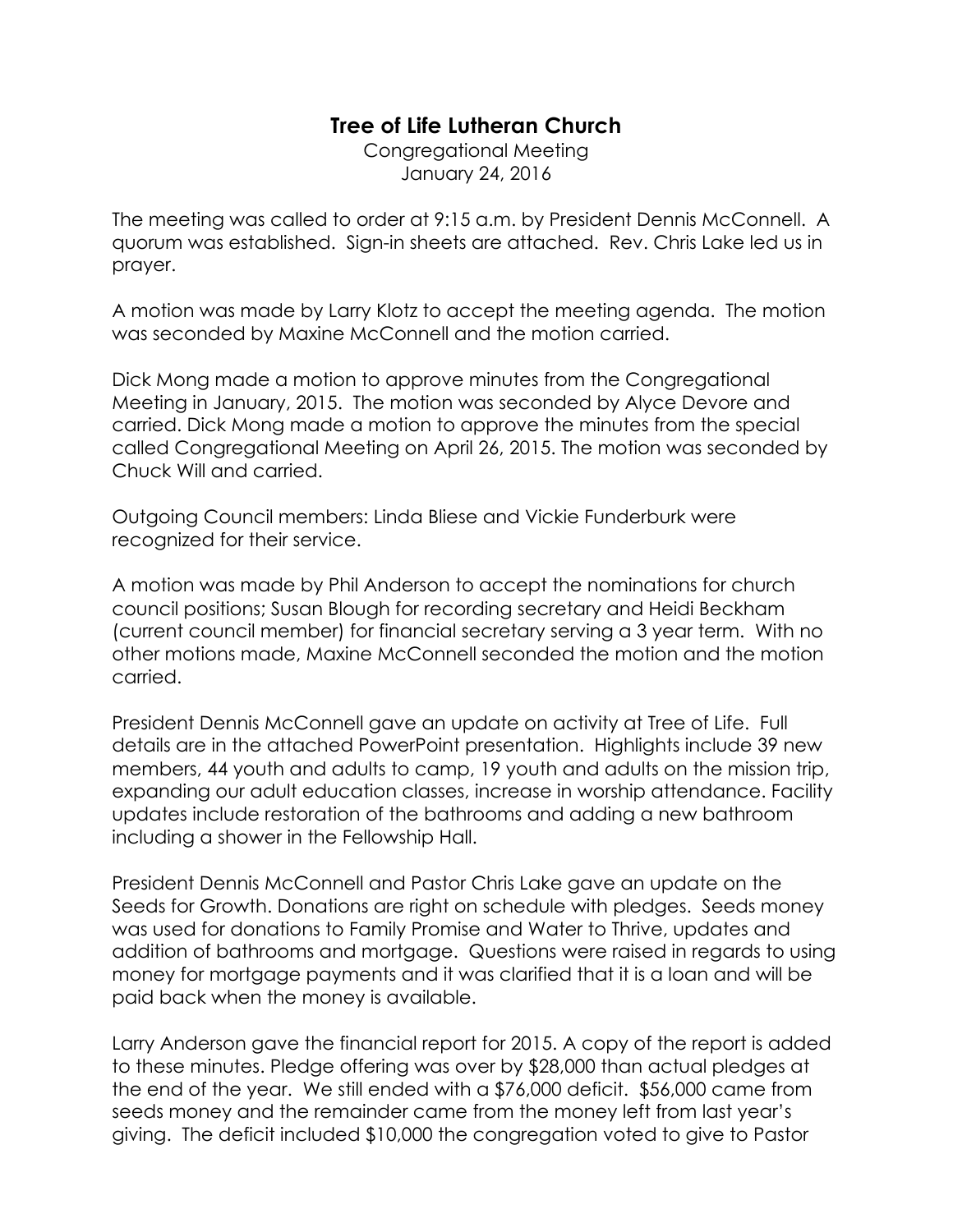Chris Lake for medical expenses and staff Christmas gifts. These two items were not part of the budget.

He then presented the 2016 budget. Council went over the budget line by line and trimmed where ever was possible to get the expenses below the income but we still have a deficit of \$46,690.69. We have added Ryan Dockery to the medical insurance since he can no longer be covered on his father's insurance. Bunny Stoutes also asked for medical insurance for her family. Both these items are part of the deficit. He stated that we have a lot of great things going on here at Tree of Life and any more cuts would affect our ministry. He also commented that we had 3% raises for the staff and did remove it when trimming the expenses. Jim Rust asked if we have a budget for seeds money. Pastor Chris said we did not have one at this time. He also stated we did not want to tie ourselves down with uncertainty of the economy. Jim Rust made a point that we had a list of what seeds money was going to be used for and he feels we should still have a list even though we might not do it. Dennis McConnell wanted to make sure the congregation knew that for every \$50,000 received in Seeds contributions we would give to the ministries we had listed. A long time member of Tree of Life, Annette Chapman gave a nice speech about our situation. She reminded us that we have been in this situation before and we will get through it. We all need to continue to have faith. It brought a warm response from the congregation. Pastor Chris stated a big part of our ministry is about growing and it attracts new members. There being no more questions, Larry Finke made a motion to approve the 2016 budget. The motion was seconded by Treva Allen and the motion carried.

There were no reports from the tellers and no new business.

Closing prayer was led by Rev. Chris Lake.

With there being no further business a motion was made by George Timmons and seconded by Larry Klotz to adjourn. The meeting ended at 10:15 a.m.

Dennis McConnell, President Vickie Funderburk, Secretary

January 24, 2016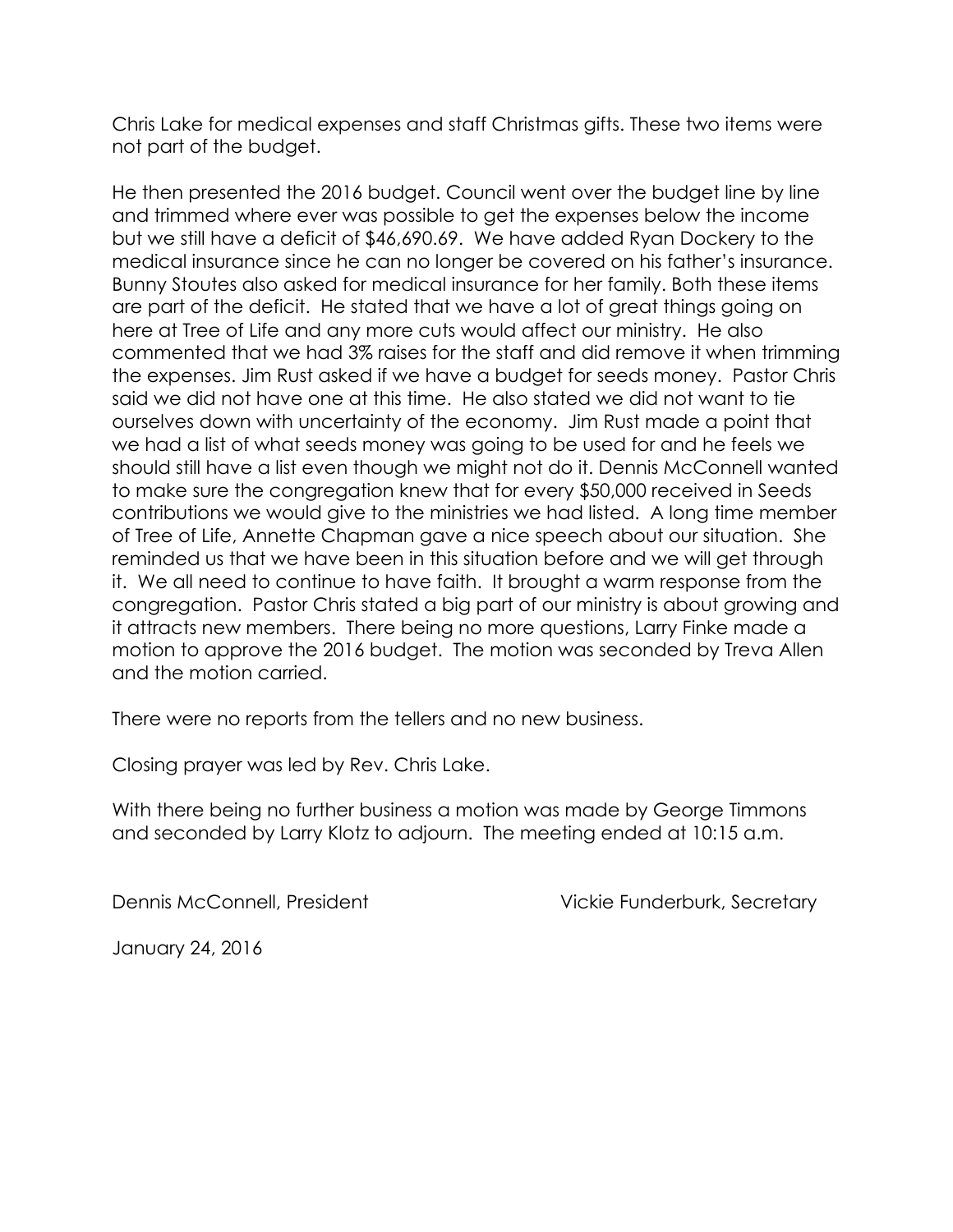### **Tree of Life Lutheran Church** Congregational Meeting May 15, 2016

The meeting was called to order at 9:35am by President Dennis McConnell. A quorum was established by sign-in sheets. An opening prayer was offered by Pastor Chris.

Agenda was adopted.

The mission of Tree of Life is evident in her ministries including Family Promise, Water to Thrive, sending seventy people to Lutherhill camp and the mission trip, free Vacation Bible School, Wednesdays At The Tree (WATT), Mucking (a new ministry), and raising new pastors.

The 2016 Ministry offering and income Budget total is \$516,897. Total 2016 budgeted expenses were \$551,023 meaning \$10,596 is needed weekly. The 2016 Ministry income through April is \$161,904 short of budgeted amount by \$13,568. Amount borrowed from Seeds was \$12,155 giving a total of \$174,059, which is \$1,413 short of budget. Total expenses through April is \$169,269 which is \$5,745 below budget.

Efforts to save money were shown depicted on a "Savings vs. Budget" slide showing savings off \$1,500 in Fellowship, \$1,300 in Adult Ed, \$1,300 in Evangelism, and \$900 in Worship. There should be a savings realized soon in Electricity expenses due to the new programmed thermostats.

The Status of the Seeds money usage and balance showed the pledged total to be \$440,000 with a duration of the program being 36 months. An average monthly income of \$12,222 is needed to satisfy all pledges. Sixteen months into the three-year duration, a balance of \$195,552 would be expected. The total actually collected through April 30, 2016 is \$234,351, which is a little ahead, but donations have begun to slow. The April donation amount was \$3,985 which is \$8,237 short of the \$12,222 monthly average needed.

An update on building usage planning was presented. Jim Johnson is organizing efforts. A/C maintenance/upgrade is top priority. Fellowship Hall lighting has moved up in priority. Also discussed was adding space for offices/youth.

A preview of the Stewardship 2016 plan was presented. Directing efforts is Heidi Beckham and Jack Zimmer. An overview of qualified charitable distributions from IRAs was presented.

Closing prayer was led by Pastor Chris.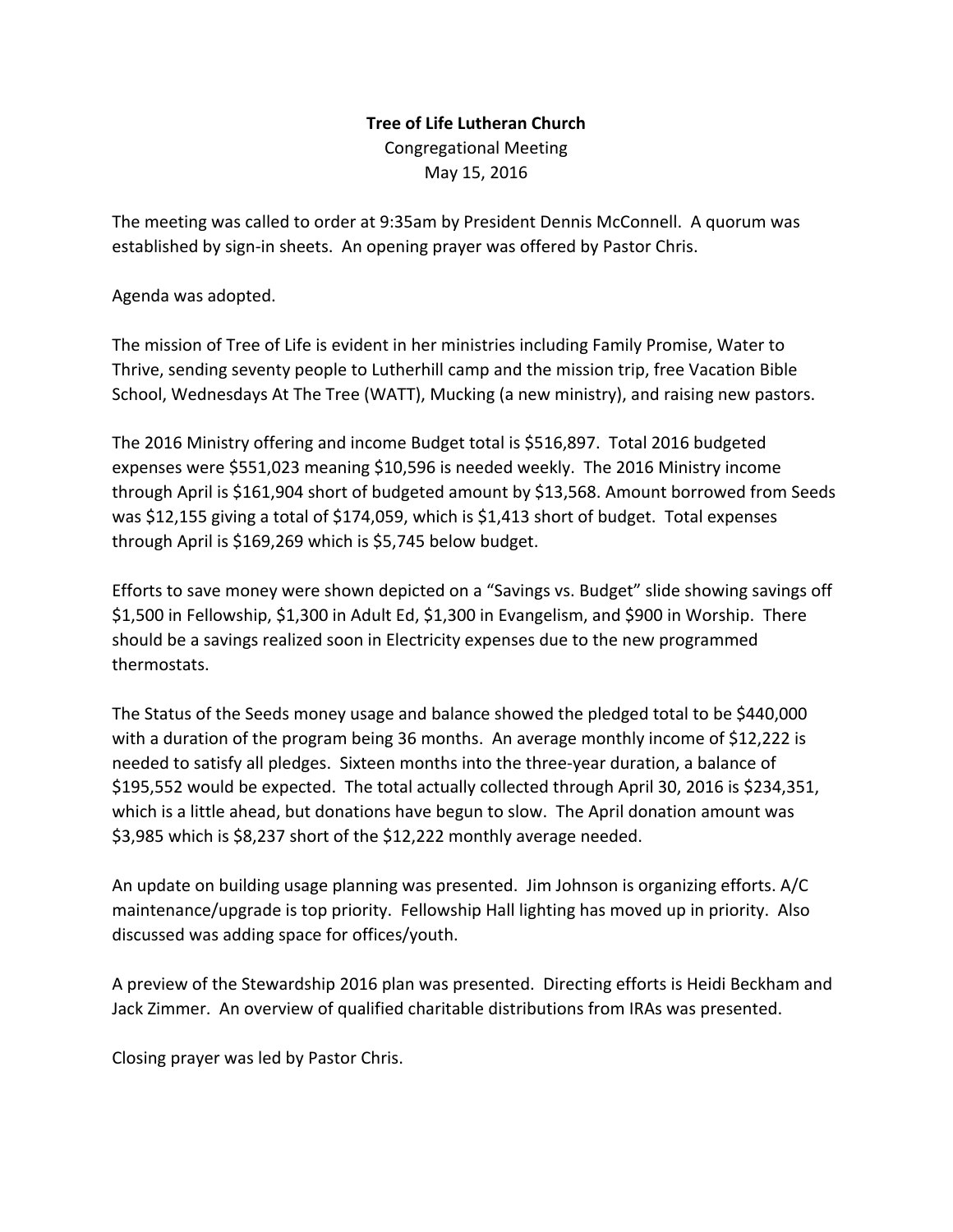With there being no further business, a motion was made by George Timmins and seconded by Jeremie Brown. The meeting ended at 10:10am.

Dennis McConnell, President **National Susan Blough, Secretary** May 15, 2016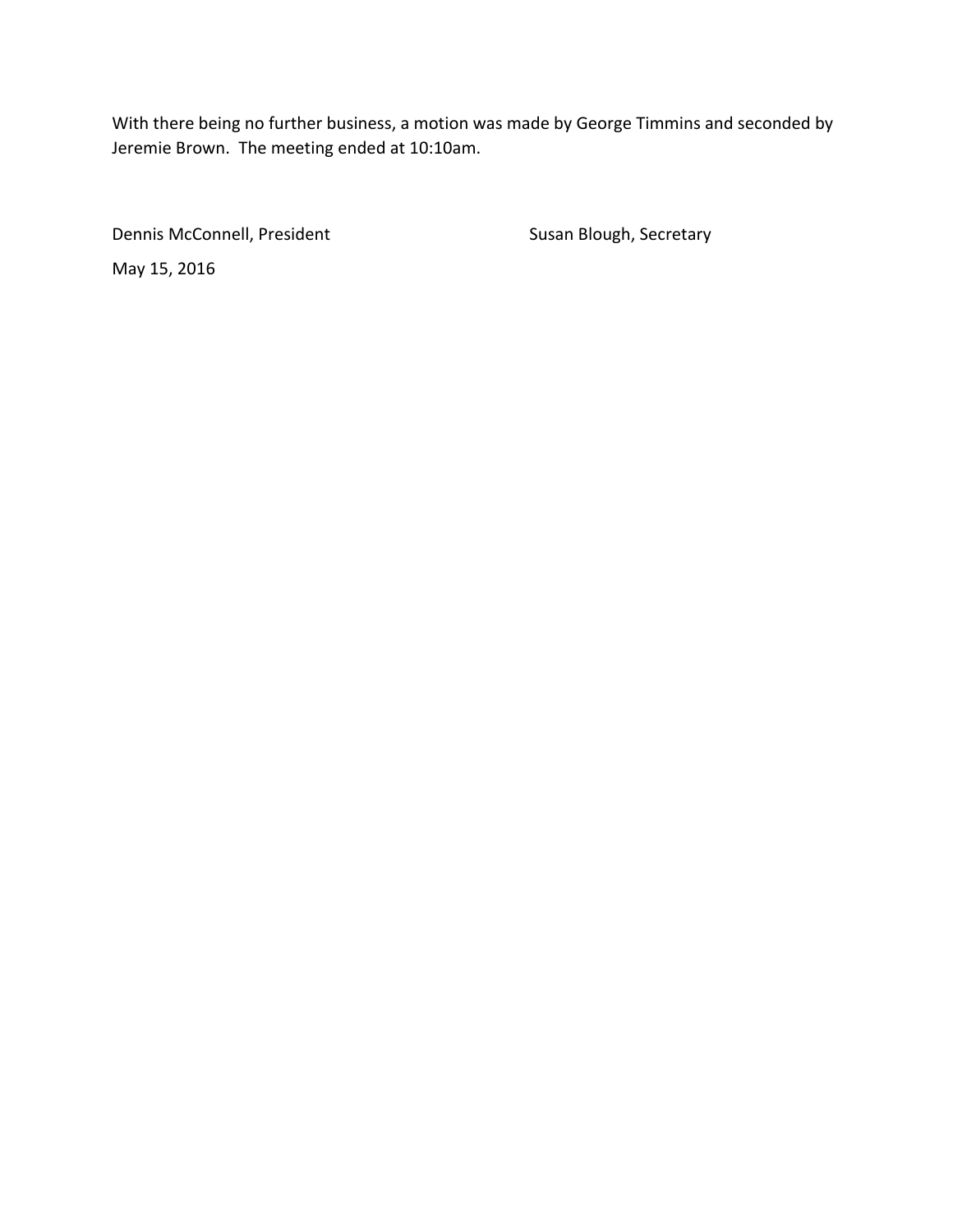### **Tree of Life Lutheran Church** Congregational Meeting September 25, 2016

The meeting was called to order at 9:15am by President Dennis McConnell. A quorum was established by sign-in sheets distributed by Bunny Stoutes. An opening prayer was offered by Pastor Chris.

A motion was made by Jim Rust to address agenda item (4) before item (3) and was seconded by Treva Allen. Revised agenda was then adopted.

The slides presented at the meeting are included with these minutes.

A review of the 2016 finances revealed that TOL is operating at about 90%-99% for budgeted YTD expenses. Total expenses are about \$11,000 under budget. Giving is very close to the budget amount.

The 2016 Ministry Budget total income through August is \$516,897. Total 2016 budget expenses through August is \$551,023 meaning \$10,596 is needed weekly. The 2016 Ministry YTD actual income through August is \$346,649 and YTD actual expenses is \$365,868 leaving a deficit of \$19,219. Amount borrowed from Seeds is \$30,346. YTD budgeted expenses through August is \$377,507 which is a YTD savings of \$11,639.

Budget expenses for 2016 were discussed.

The Status of the Seeds money usage and balance showed the pledged total to be \$440,000 with a duration of the program being 36 months. An average monthly income of \$12,222 is needed to satisfy all pledges. Twenty months into the three-year duration, a balance of \$244,444 would be expected. The total actually collected through August 31, 2016 is \$266,905, which is a little ahead, but donations have begun to slow. Recent monthly amounts donated have been short of the \$12,222 monthly average needed. Seeds expenditures were reviewed showing a total spent so far of \$187,775, including \$82,763 borrowed for monthly mortgage payments, \$65,012 for old building refurbish, \$20,000 for mortgage principle pay down, and \$20,000 for donations. This leaves \$79,130 in the Seeds account.

The cost of carpeting vs carpet tiles for the fellowship hall and nursery was compared to the cost of carpeting vs carpet tiles for all the carpeted areas in the whole education building. A motion to approve \$20,000 for new carpet tiles in the education building was made by Jack Zimmer and seconded by Sue Koller. All except two present voted to approve the expenditure.

A review of 2016 ministry accomplishments and 2017 ministry challenges was presented.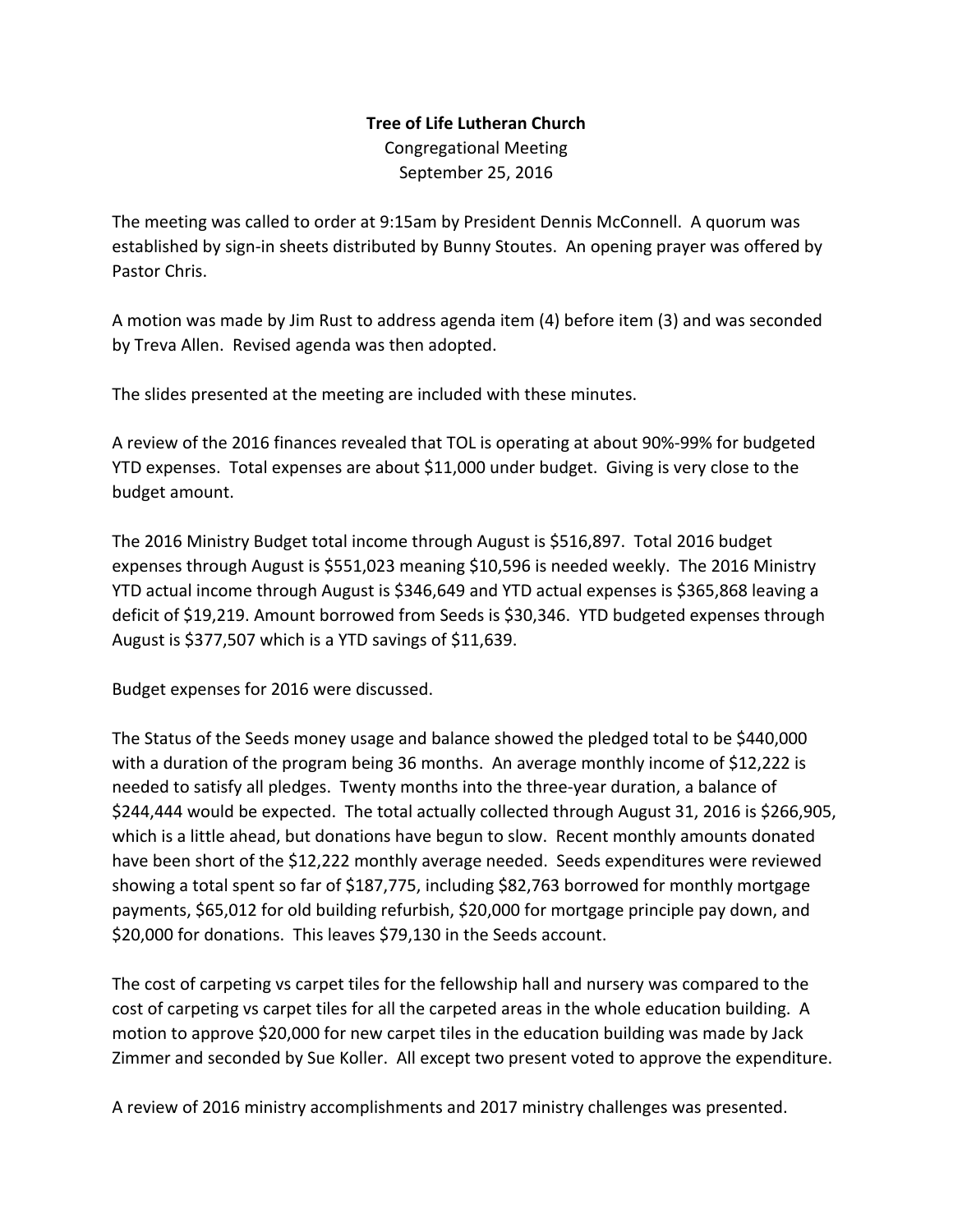Closing prayer was led by Pastor Chris.

With there being no further business, a motion was made by \_\_\_\_\_\_\_\_\_\_\_\_\_\_\_ and seconded by **with the meeting ended at 10:10am.** 

Dennis McConnell, President **National Susan Blough, Secretary** September 25, 2016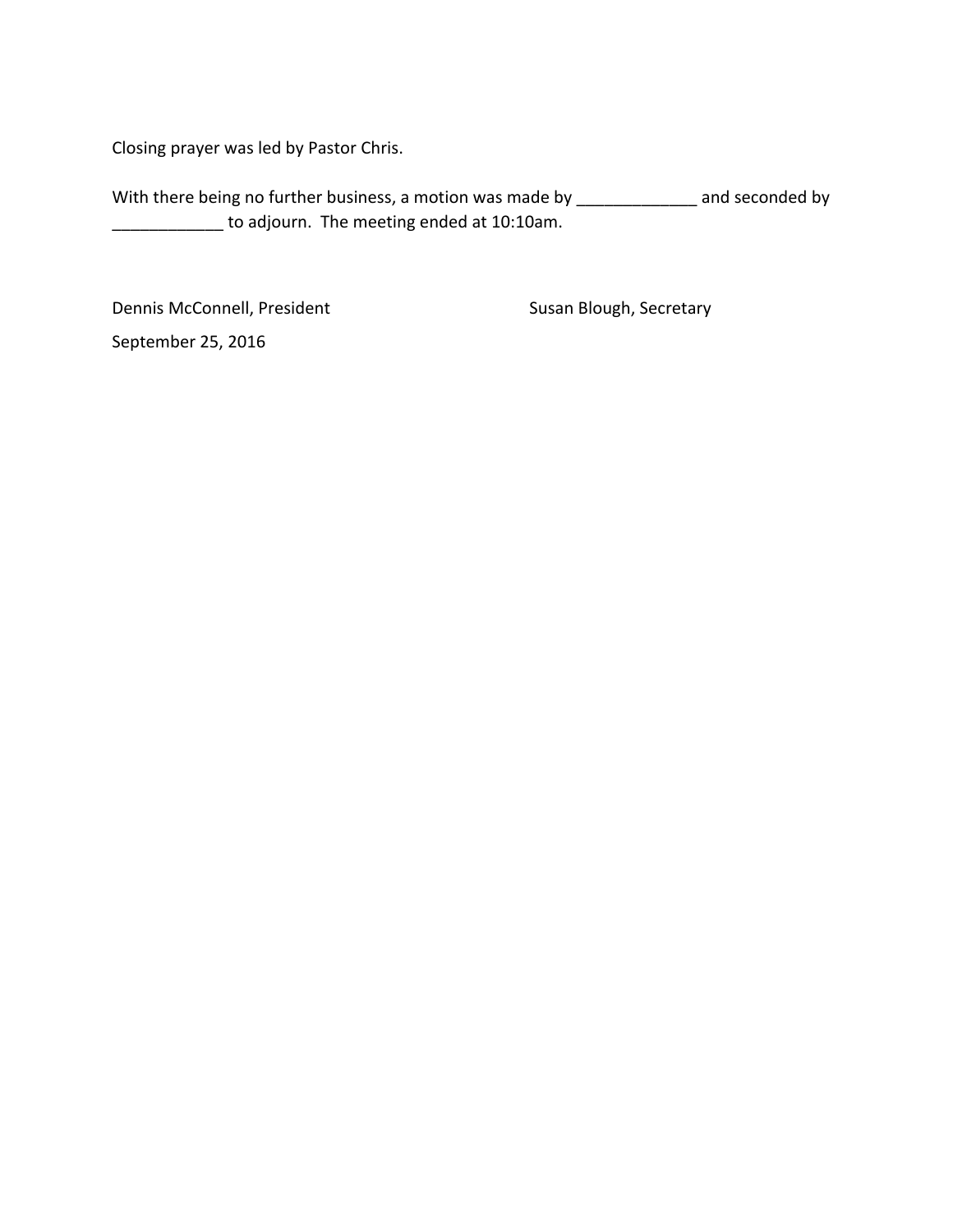## **Council President Annual Report - 2016 Dennis McConnell**

The president's annual report gives us a chance to look back over the past year and at the same time look forward to our ministries over this next year and possibly longer.

#### **2016 highlights**

 Let's give thanks for the many blessings we have received in 2016, both individually and as a church body at Tree of Life.

 We completed work to install shower and restroom facilities and new air conditioning systems in the fellowship hall and have nearly completed the painting and installation of the new carpet in the fellowship hall and classrooms.

We donated \$10,000 to support Lutherhill ministries. What a blessing to be able to financially support this exciting ministry!

 We continue working to implement some of the suggestions from our visioning team, particularly working to provide better communication from council to the congregation.

We received a grant from the Lily Foundation to fund a 4 month sabbatical leave for Pastor Chris during 2017.

#### **By the numbers**

 Tree of Life is blessed to have many visitors join us for Sunday worship, and many who decide to become members. Please introduce yourself and spend a few minutes visiting with them. A warm greeting or a soft word may make all the difference to that visitor.

 Financially, we continued to borrow from Seeds to supplement our operating budget. I want to thank Tree of Life friends and family for their continuing, faithful financial support.

 I want to share some encouragement that Peggy Hahn, LEAD Executive Director, recently shared with council. Tree of Life is one of the few congregations in our SYNOD that is growing. You are doing something right. Keep it up!

#### **2017 ministry plans**

 During Pastor Chris' sabbatical leave, Ryan, assisted by Pastor Larry will assume pastoral duties at Tree of Life.

Because Ryan's relationship with Tree of Life will change in the fall of 2017 as he moves to the next stage of his ministry. I see this as one of our top priorities in 2017. To address this challenge of developing a youth leader who can continue to grow our youth ministries, we plan to bring Emily Work on part time in January and full time in May as our youth director. Emily has been volunteering at Tree of Life for over the past year,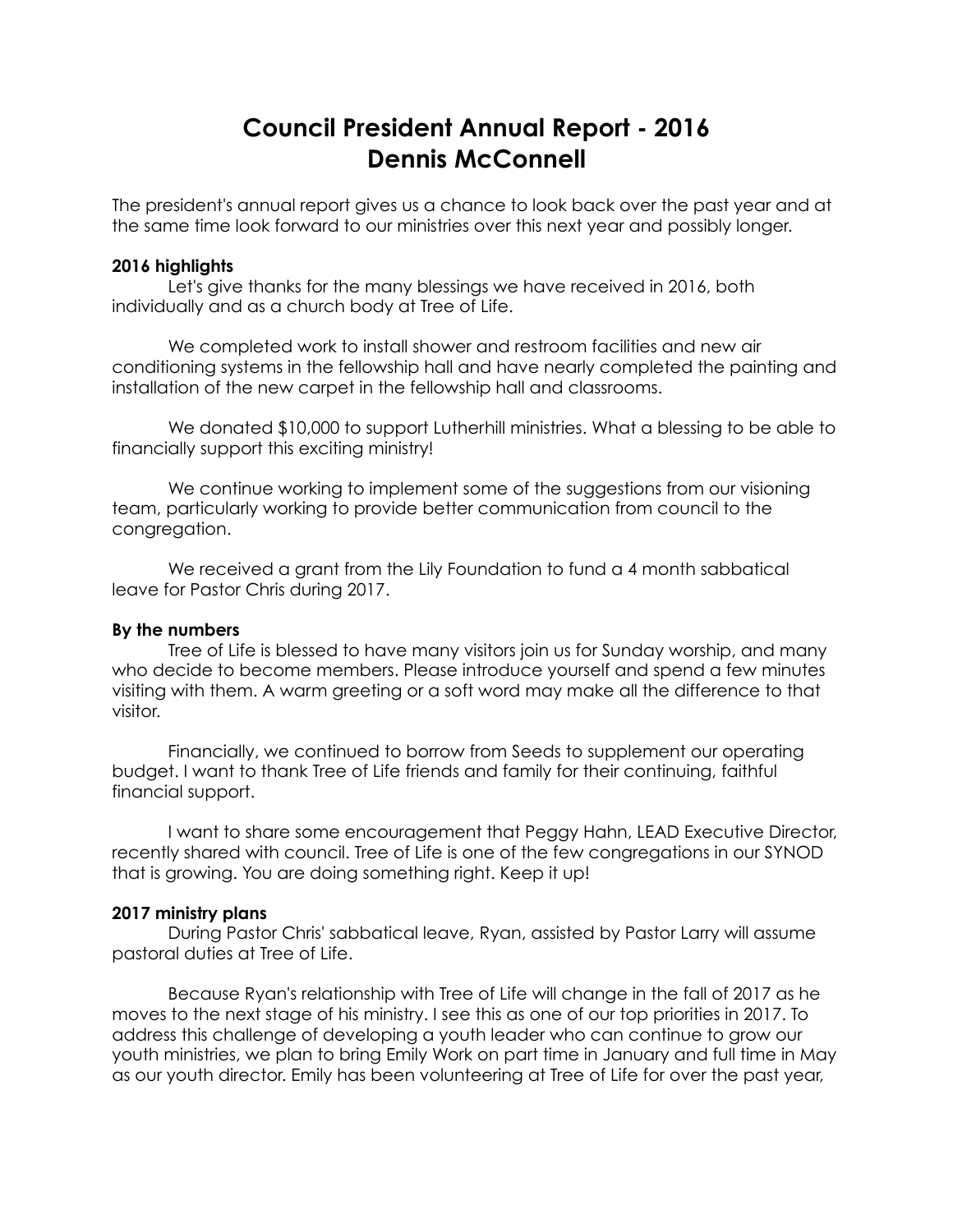devoting considerable time and energy to working with our kids. Ryan, Pastor Chris and council feel blessed to have Emily transition into our youth director position.

Carrie Peterson has joined our Tree of Life staff in a volunteer capacity. As a volunteer, Carrie spends considerable time and energy working at Tree of Life with Pastor Chris and Pastor Larry as she is attending her first year of seminary. I invite you to come and see Carrie in action at one of our adult Bible studies, Wednesday night or Sunday.

Tree of Life is blessed by having people like Ryan, Carrie, and Emily working with us. As they continue to work to discern their own calling to their work in our Lord's kingdom, we are also challenged to support their discerning process through our prayers and encouragement.

Tree of Life will sponsor 70 participants in camp and our mission trip this summer. Parents will be asked to help support these ministries, and we will have a couple of fundraisers, which we need and ask for congressional support.

 Pastor Larry is working with Carrie to expand our adult education programs, offering Bible studies on Wednesday nights and an adult class on Sunday's between services. As Jesus invited 2 of his disciples, I would also invite you to "*Come and see*".

We plan to continue implementing some of the Vision team suggestions including more frequent financial reporting back to the congregation, and having Mr. and Mrs. Peterson in our facilities more frequently than once per week to better keep up with our growing custodial and maintenance needs. You will hear more about this throughout the year.

*Proverbs 16:3 (NIV) Commit to the Lord whatever you do, and he will establish your plans.* 

Thank you, Dennis McConnell President - Church Council Tree of Life Lutheran Church

president@treechurch.net

*"Be quick to listen, slow to speak and slow to become angry," James 1:19b*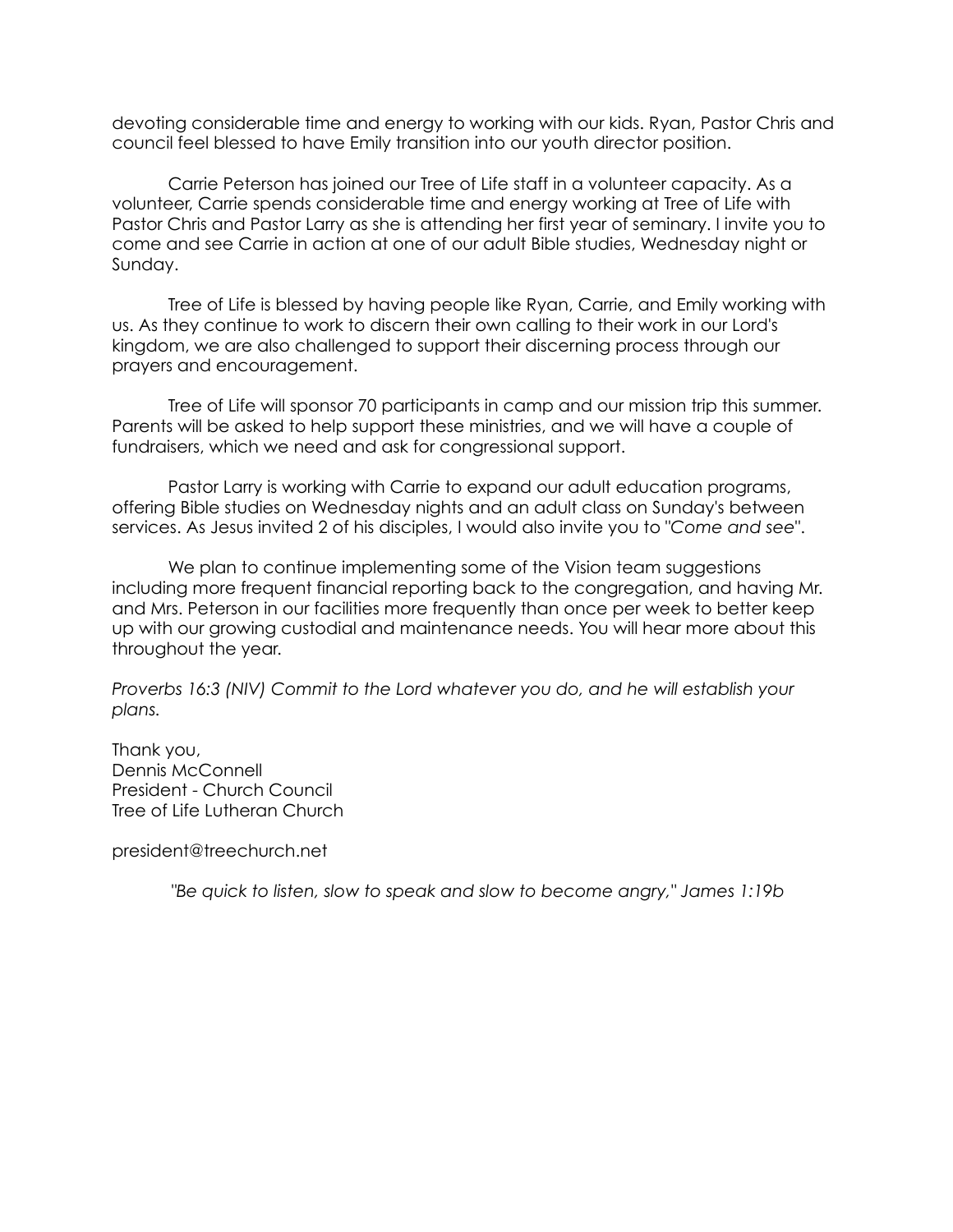### **Annual Report - 2016 Pastor Chris Lake**

What will Tree of Life look like at the end of 2017. What will we being doing? How many people will come to worship? How much money will have been donated? All good questions and all hard to answer. The reality is that we truly can't know for certain, but we can base our guesses on what was accomplished in 2016. God has been busy with us.

This year our staff grew by one and we are down by by one. Carrie Peterson came from Florida to our neck of the woods to go to seminary. She is currently enrolled at Wartburg, located in Dubuque, Iowa. Like Ryan Dockery before her, she is will be attending school through what is called distributive learning (more commonly referred to as distance learning) while working contextually in our parish. We are blessed to have people with such gifts willing to come and be her with us.

Sadly we also lost a staff member Ida Craig who has been with me for most of my ministry here. It is never easy to loose folks but I take comfort that she has a plan of bigger things in her future and that she will still be working with us on the weekends as we prepare for worship. She has been a good friend, a welcomed partner and she will be missed.

This was not the only loss we have seen this year. The floods that hit Houston and the folks in Baton Rouge made an impact for hundreds of square miles in both states. We, as a congregation had an opportunity to respond to the needs of others and respond we did. Many members of this congregation works tireless hours doing what we lovingly refer to as the "muck and gut." I am so proud of the work we performed and for the 6 to 8 families we assisted that they saw our love for church, God and Christ in our eyes.

Worship continues to be a place of growth for us as we saw an increase from 177 to 186 for 2016. During that time we also baptized 3 new members making a total of 34 new members. We also performed one funeral for long time member Curtis Bell. Overall, we have been a part of another amazing year our church continue to grow.

Last of all, I need to mentioned the work of two very special people. Jan Zuelke and Linda Baumgartner worked for months writing a grant to the Lilly Foundation so that I might be able to go on sabbatical in 2017. They were beyond successful and I only wish I could find words that captured the level of gratitude I have for their efforts. What I can say is that their efforts will give me time to stop and reflect deeply about the work we do here at Tree of Life and find answers to perhaps the most important question of all. What is God calling us to do next?

Blessings and Peace be with you,

Chris Lake Senior Pastor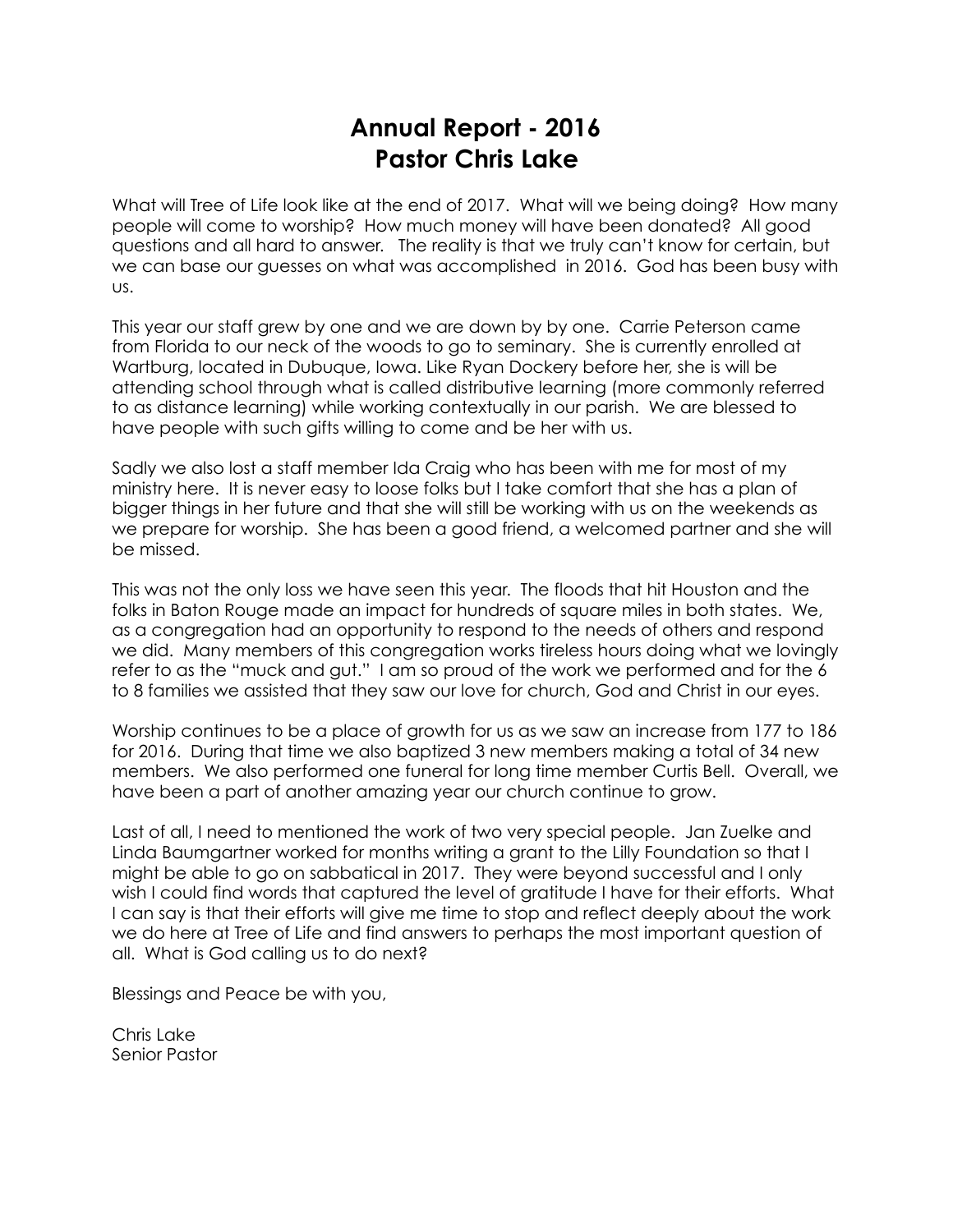## **Annual Report - 2016 Pastor Larry Smith**

I am pleased to report my activities as an ordained Elder and Director of AMEN ministries at Tree of Life Lutheran Church for the calendar year 2016.

- I have preached in worship at TOL twenty-eight times; presided at the communion table four times; served as lector or assistant minister three times. I have supplied in the pulpit at ELCA Lutheran and UM churches on ten occasions.
- I have represented Tree of Life Lutheran church on one occasion at a community event.
- I have facilitated four congregation wide educational studies (Disciples & Other Sinners; Confronting the Controversies; Half-Truths; and currently Bible Detective) and attempted a Sunday morning class.
- I organized and led an Easter Sunrise service and an acoustical Christmas Eve service;
- I have participated in the work of the church staff, worship committee, church council, choir, hand bells, and Lunch Bunch.
- During the year, I conducted two funerals and two weddings.
- As part of the ministry of TOL, I made hospital and home visits.
- Working with Pastor Chris I helped plan and implement new Advent, Lent & Christmas worship experiences.

 In addition to these local church responsibilities, I have attended continuing education events to maintain my clergy credentials and stay current with successful Christian education programming models. I also served as an Assistant Spiritual Director on a Men's Walk to Emmaus.

Grace and Peace, Pastor Larry Smith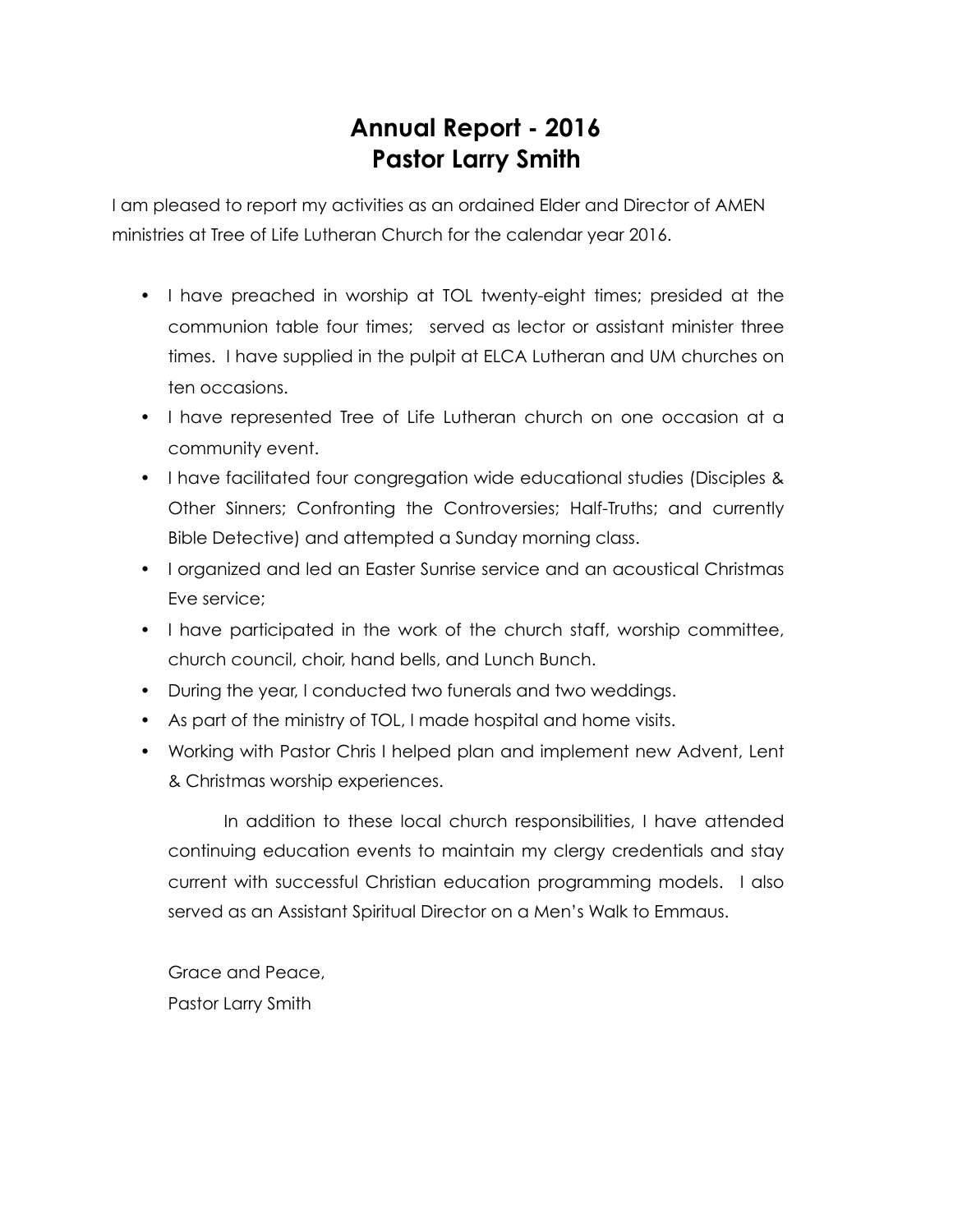## **Children, Youth & Family Annual Report - 2016 Ryan Dockery**

The year 2016 seems to have flown right past us! The year was jam packed with many blessings, milestones, and celebrations. Last year we witnessed 6 students (Jillian Helberg, Madie Lake, Caden Macha, Sarah Mittlesteadt, Noah Pieniazek, Yuliana Rinehart, and Courtney Stoutes) be confirmed. We celebrated with Ethan Pieniazek, Laura Chaffee, Austin Funderburk, and Kyle Graves graduated high school.

This summer we set another record sending over 50 people to experience Christ's love at camp Lutherhill. We also sent 24 youth and adults to Arizona where we worked with the Navajo Nation. This reservation is living in high levels of poverty. They are actively working to become more self-sustaining through growing their own vegetation.

This summer we hosted another successful year of VBS. With the help of over 50 adults and youth volunteers we served almost 100 youth from all over the community.

We welcomed Emily Work as our summer intern. Emily brought her experiences from her many summers working at Lutherhill. She instantly connected and built relationships with our children and youth.

There are three new additions that I want to highlight.

We recently started a children's choir. This group is led by our music director John Burkwall. This is a ministry that the congregation has been hungry for and has finally come to fruition. The first night we packed over 20 children and youth into one room to and listened to them sing at the top of their lungs.

We also added a new weekly gathering night for our high school youth called Fusion. This is something I have been passionately awaiting for a few years now. It took the right amount of time, patience and nurturing to become a reality. But wow it was definitely worth the wait! Each week anywhere from 10-20 high school youth gather to worship, hear a message, laugh and play, and discuss in small groups.

Lastly, its with great joy to announce that Emily Work has begun working in a part time role effective January 1, 2017. This will continue until she graduates from Sam Houston in May. Following her graduation she will move into a full time position working as the director of children, youth, and family. The hope is to make the transition from me to her as seamless as possible. She is an amazing addition to an already amazing staff.

With that being said, this will be my last annual report. I've reached the point in my seminary education that calls for me to leave for internship beginning in the Fall. The hope is to stay in the Houston area for internship, but that has yet to be decided. I will continue to update you all. I've been spending time reflecting on the past 5 years, especially where we started compared to where we are now. It's been truly a blessing to watch youth ministry grow. I am forever thankful to Pastor Chris for his leadership and guidance. I am thankful to the best team of volunteers a youth dude could ask for. And lastly, I am thankful to a congregation who was willing to take an insane risk on a recent college graduate to help lead their children and youth.

God's Peace & Love, Ryan Dockery Director of Children, Youth & Family Ministries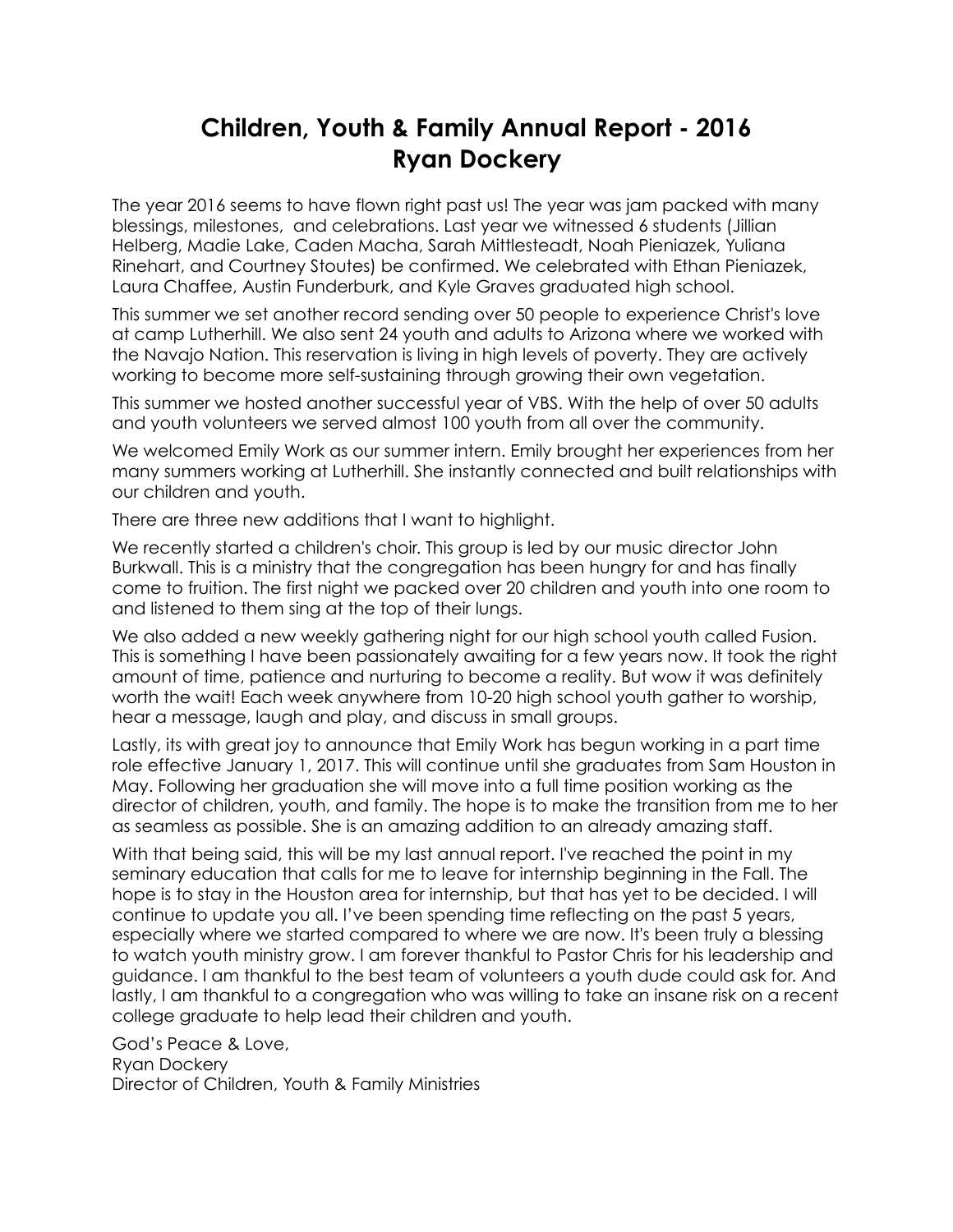Tree of Life Lutheran Church 3201 N. Loop 336 West Conroe, TX 77304

September 13, 2016

Members of Tree of Life Lutheran Church:

We, as an appointed "Financial Review Committee," have reviewed the financial reports of Tree of Life Lutheran Church. Our financial review covered the period of January 1, 2015 through December 31, 2015.

We performed the review at the request of the congregational president, and in accordance with the constitution and bylaws of Tree of Life Lutheran Church. In our opinion, the financial reports referred to above present fairly, in all material respects, the financial position of Tree of Life Lutheran Church as of December 31, 2015, and the results of its operations and its cash flows for the year then ended in accordance with generally accepted accounting principles.

The Financial Review Committee:

Ted Dinklage

M. Wintlage

Doris Griffith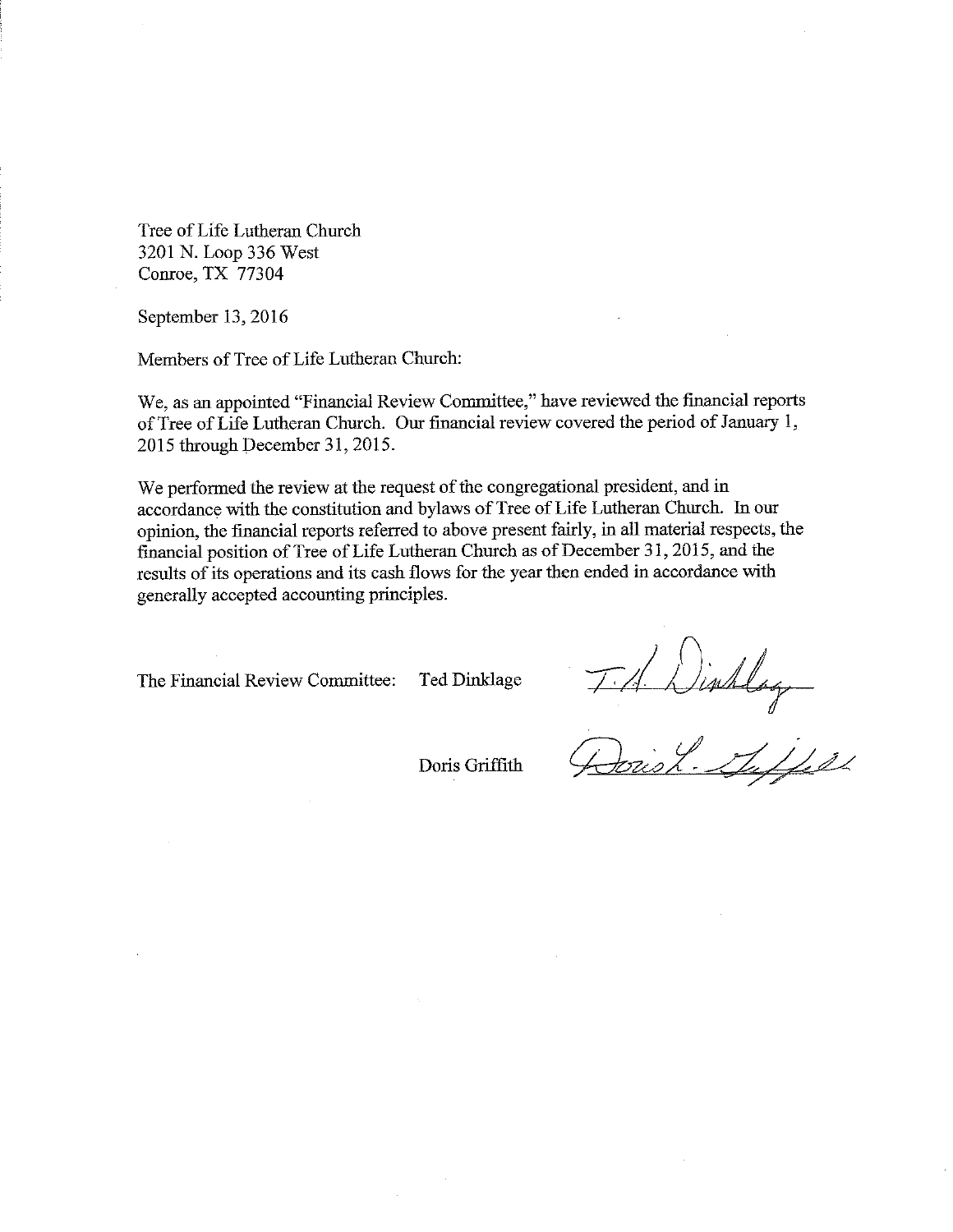|                             | 2016 Actual  | 2017 Proposed |                                                |
|-----------------------------|--------------|---------------|------------------------------------------------|
| <b>Income</b>               |              |               |                                                |
| <b>Borowed from Seeds</b>   | \$35,349.00  | \$0.00        |                                                |
| <b>Building Use Fees</b>    | \$3,900.00   | \$4,000.00    |                                                |
| Interest                    | \$93.21      | \$100.00      |                                                |
| <b>Non Pledged</b>          | \$99,609.16  | \$175,566.00  |                                                |
| <b>Other</b>                | \$66,194.00  | \$72,893.00   |                                                |
| Pledged                     | \$361,610.36 | \$282,240.00  |                                                |
| <b>Total Income</b>         | \$566,755.73 | \$534,799.00  |                                                |
|                             |              |               |                                                |
| <b>Expenses</b>             |              |               |                                                |
| Administration              |              |               |                                                |
| Computer/Software           | \$5,275.00   | \$5,500.00    |                                                |
| Copier                      | \$6,140.69   | \$6,000.00    |                                                |
| <b>Office Supplies</b>      | \$1,975.44   | \$3,200.00    | Added bulletin paper                           |
| Postage                     | \$594.32     | \$700.00      |                                                |
| Telephone                   | \$4,248.07   | \$4,200.00    |                                                |
| <b>Total Administration</b> | \$18,233.52  | \$19,600.00   |                                                |
|                             |              |               |                                                |
| <b>Benevolence</b>          |              |               |                                                |
| <b>Campus Ministry</b>      | \$900.00     | \$0.00        |                                                |
| Car Seat Expenses           | \$0.00       | \$1,500.00    | Held in equity, just needed a line<br>item out |
| <b>Pastor Discretionary</b> | \$2,442.68   | \$1,200.00    |                                                |
| Seminary Scholarship        | \$1,291.74   | \$2,000.00    |                                                |
| Synod Benevolence           | \$24,000.00  | \$24,000.00   |                                                |
| <b>Total Benevolence</b>    | \$28,634.42  | \$28,700.00   |                                                |
|                             |              |               |                                                |
| <b>Buildings</b>            |              |               |                                                |
| <b>Building Maintenance</b> | \$13,938.00  | \$11,000.00   |                                                |
| <b>Cleaning Service</b>     | \$462.50     | \$0.00        |                                                |
| Security                    | \$1,553.68   | \$1,515.00    |                                                |
| Electricity                 | \$15,755.95  | \$15,000.00   |                                                |
| <b>Ideal Impact</b>         | \$1,843.59   | \$4,743.00    |                                                |
| Gas                         | \$338.89     | \$350.00      |                                                |
| Water                       | \$2,834.02   | \$6,000.00    | Credit for 2016 due to leak caused<br>savings  |
| <b>Total Buildings</b>      | \$36,726.63  | \$38,608.00   |                                                |
|                             |              |               |                                                |
| <b>Education</b>            |              |               |                                                |
| <b>Adult Education</b>      | \$2,012.09   | \$1,500.00    |                                                |
| Confirmation                | \$1,625.66   | \$2,500.00    |                                                |
| <b>Education Supplies</b>   | \$47.99      | \$200.00      |                                                |
| Sunday School               | \$1,215.00   | \$900.00      |                                                |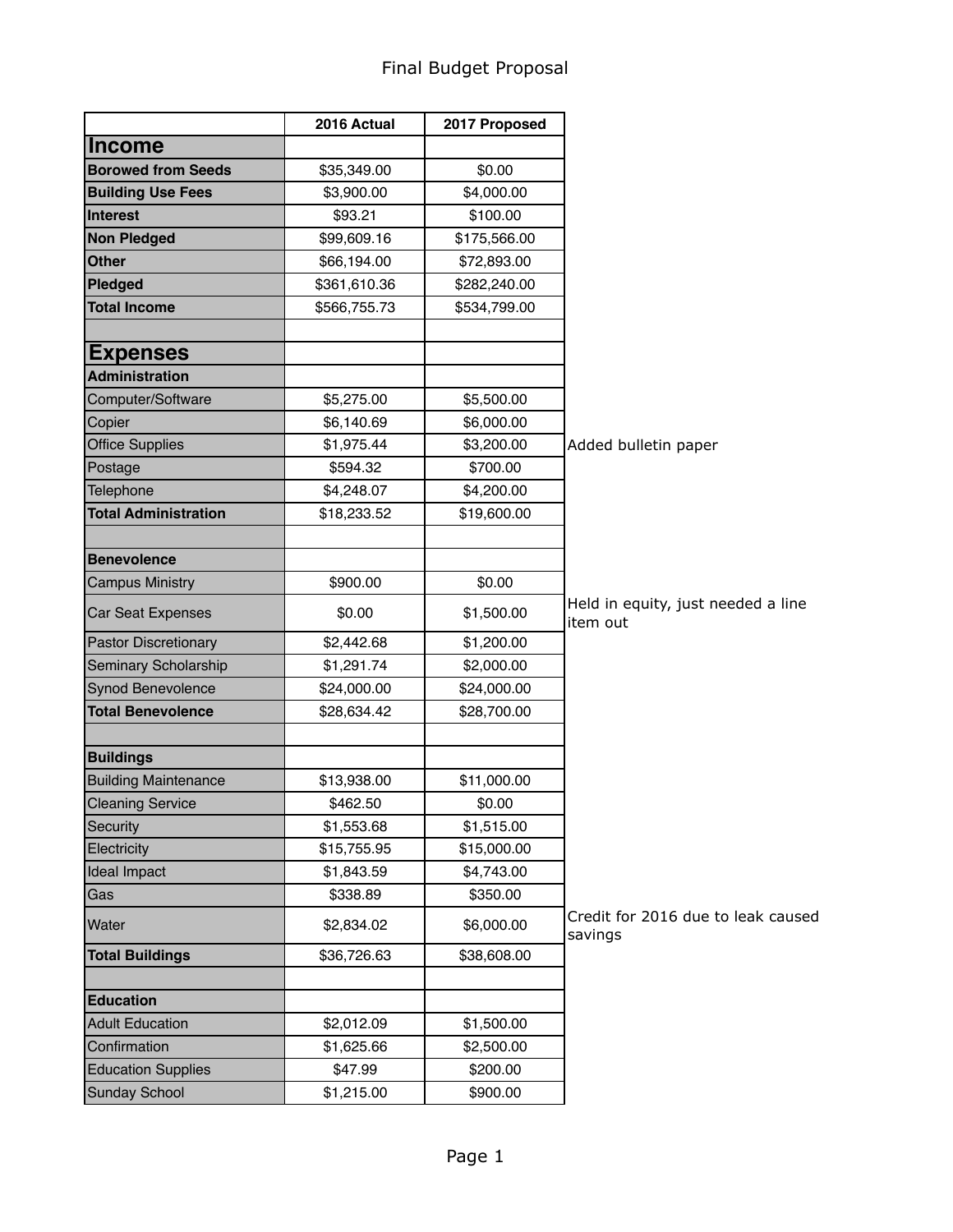| <b>Total Education</b>           | \$4,900.74  | \$5,100.00  |                          |
|----------------------------------|-------------|-------------|--------------------------|
|                                  |             |             |                          |
| <b>Evangelism</b><br>Advertising | \$3,355.93  | \$3,000.00  |                          |
| Equipment                        | \$384.53    | \$400.00    |                          |
| <b>Evangelism Supplies</b>       | \$1,408.76  | \$1,400.00  |                          |
| <b>General Outreach</b>          | \$363.48    | \$500.00    |                          |
| Image Rights                     | \$342.74    | \$500.00    |                          |
|                                  |             |             |                          |
| Printing<br><b>Website Fees</b>  | \$0.00      | \$200.00    |                          |
|                                  | \$763.56    | \$775.00    |                          |
| <b>Total Evangelism</b>          | \$6,619.00  | \$6,775.00  |                          |
| Fellowship                       |             |             |                          |
| <b>Fellowship Supplies</b>       | \$5,844.44  | \$6,000.00  |                          |
| <b>Kitchen Supplies</b>          | \$247.31    | \$300.00    |                          |
| <b>Total Fellowship</b>          | \$6,091.75  | \$6,300.00  |                          |
| <b>Grounds</b>                   |             |             |                          |
| <b>Grounds Maintenance</b>       | \$16.23     | \$0.00      |                          |
| <b>Lawn Service</b>              | \$7,347.00  | \$7,788.00  |                          |
| <b>Trash Service</b>             | \$5,495.35  | \$5,500.00  |                          |
| <b>Total Grounds</b>             | \$12,858.58 | \$13,288.00 |                          |
| <b>Insurance</b>                 |             |             |                          |
| Liability                        | \$11,826.75 | \$11,944.00 |                          |
| <b>Worker's Comp</b>             | \$2,266.63  | \$2,500.00  |                          |
| <b>Total Insurance</b>           | \$14,093.38 | \$14,444.00 |                          |
|                                  |             |             |                          |
| <b>Mortgage</b>                  |             |             |                          |
| Interest                         | \$53,699.84 | \$53,609.04 |                          |
| Principle                        | \$42,386.83 | \$41,656.68 |                          |
| <b>Total Mortgage</b>            | \$96,086.67 | \$95,265.72 |                          |
| <b>Other Expenses</b>            |             |             |                          |
| <b>Bank Charges</b>              | \$672.96    | \$600.00    |                          |
| <b>Council Misc</b>              | \$71.96     | \$100.00    |                          |
| <b>IRS Penalty</b>               | \$1,200.00  | \$1,200.00  |                          |
| <b>Painting Loan</b>             | \$2,500.00  | \$5,000.00  | *Needs short explanation |
| <b>Synod Conventions</b>         | \$470.00    | \$470.00    |                          |
| <b>Total Other</b>               | \$4,914.92  | \$7,370.00  |                          |
| <b>Staff</b>                     |             |             |                          |
| <b>Associate Minister</b>        |             |             |                          |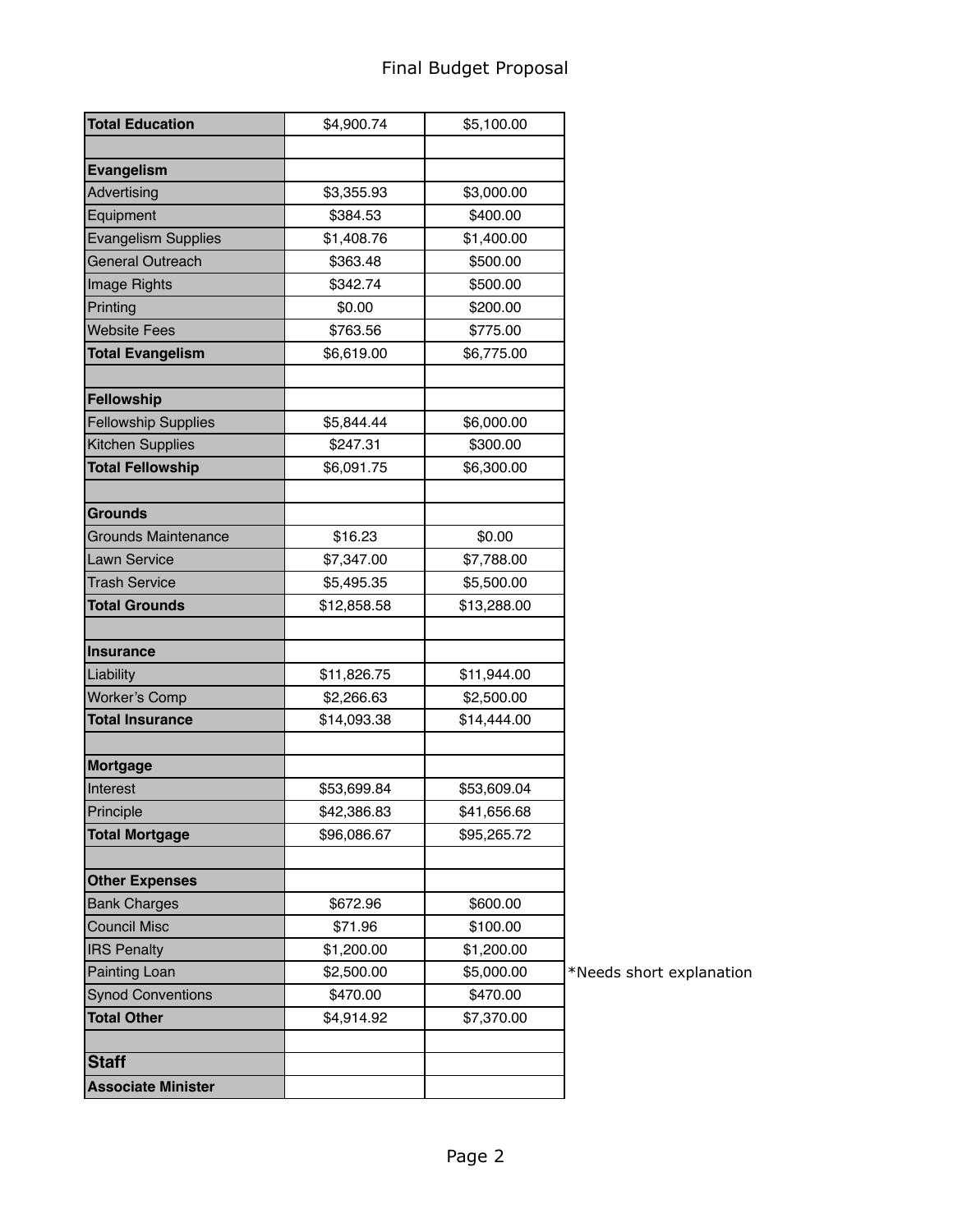| <b>Professional Expenses</b>  | \$184.15    | \$1,000.00  |                                                                             |
|-------------------------------|-------------|-------------|-----------------------------------------------------------------------------|
| Salary                        | \$12,960.00 | \$12,960.00 |                                                                             |
| Stephen Ministry              | \$1,675.00  | \$2,200.00  |                                                                             |
| <b>Total Associate Pastor</b> | \$14,819.15 | \$16,160.00 | 230,424                                                                     |
|                               |             |             |                                                                             |
| <b>Cleaning Staff</b>         |             |             |                                                                             |
| Salary                        | \$12,500.00 | \$10,000.00 | *Needs short explanation                                                    |
| <b>Total Cleaning Staff</b>   | \$12,500.00 | \$10,000.00 |                                                                             |
|                               |             |             |                                                                             |
| Interns                       |             |             |                                                                             |
| Youth                         | \$3,000.00  | \$0.00      |                                                                             |
| <b>Total Interns</b>          | \$3,000.00  | \$0.00      |                                                                             |
|                               |             |             |                                                                             |
| <b>Office Manager - Bunny</b> |             |             |                                                                             |
| Continuing Education          | \$924.38    | \$1,000.00  |                                                                             |
| Salary                        | \$22,145.04 | \$23,800.00 |                                                                             |
| <b>ELCA Benefits</b>          | \$8,641.90  | \$13,140.00 | Now full time, took raise to pay for<br>health insurance first, then salary |
| <b>Total Media Manager</b>    | \$31,711.32 | \$37,940.00 |                                                                             |
|                               |             |             |                                                                             |
| <b>Music Staff</b>            |             |             |                                                                             |
| Instrumentalist               | \$250.00    | \$250.00    |                                                                             |
| Organist/Choir Director       | \$17,160.00 | \$25,000.00 |                                                                             |
| Sub Organist                  | \$250.00    | \$500.00    |                                                                             |
| <b>Total Music Staff</b>      | \$17,660.00 | \$25,750.00 |                                                                             |
|                               |             |             |                                                                             |
| Nursery                       |             |             |                                                                             |
| Salary                        | \$6,460.65  | \$6,565.00  |                                                                             |
| <b>Total Nursery</b>          | \$6,460.65  | \$6,565.00  |                                                                             |
|                               |             |             |                                                                             |
| <b>Asst Manager Ida</b>       |             |             |                                                                             |
| <b>Continuing Ed</b>          | \$577.77    | \$0.00      |                                                                             |
| Salary                        | \$22,145.04 | \$5,536.25  | Resigned w/10 week severance                                                |
| <b>Total Office Manager</b>   | \$22,722.81 | \$5,536.25  |                                                                             |
|                               |             |             |                                                                             |
| Pastor                        |             |             |                                                                             |
| Continuing Ed                 | \$2,579.76  | \$4,000.00  |                                                                             |
| <b>ELCA Benefits</b>          | \$36,081.28 | \$39,300.00 |                                                                             |
| Housing                       | \$34,920.00 | \$34,923.00 |                                                                             |
| <b>Medical Expense</b>        | \$73.51     | \$0.00      |                                                                             |
| <b>Professional Expenses</b>  | \$2,114.94  | \$1,500.00  |                                                                             |
| Salary                        | \$34,177.62 | \$34,200.00 |                                                                             |
| Social Security Allowance     | \$6,504.00  | \$6,500.00  |                                                                             |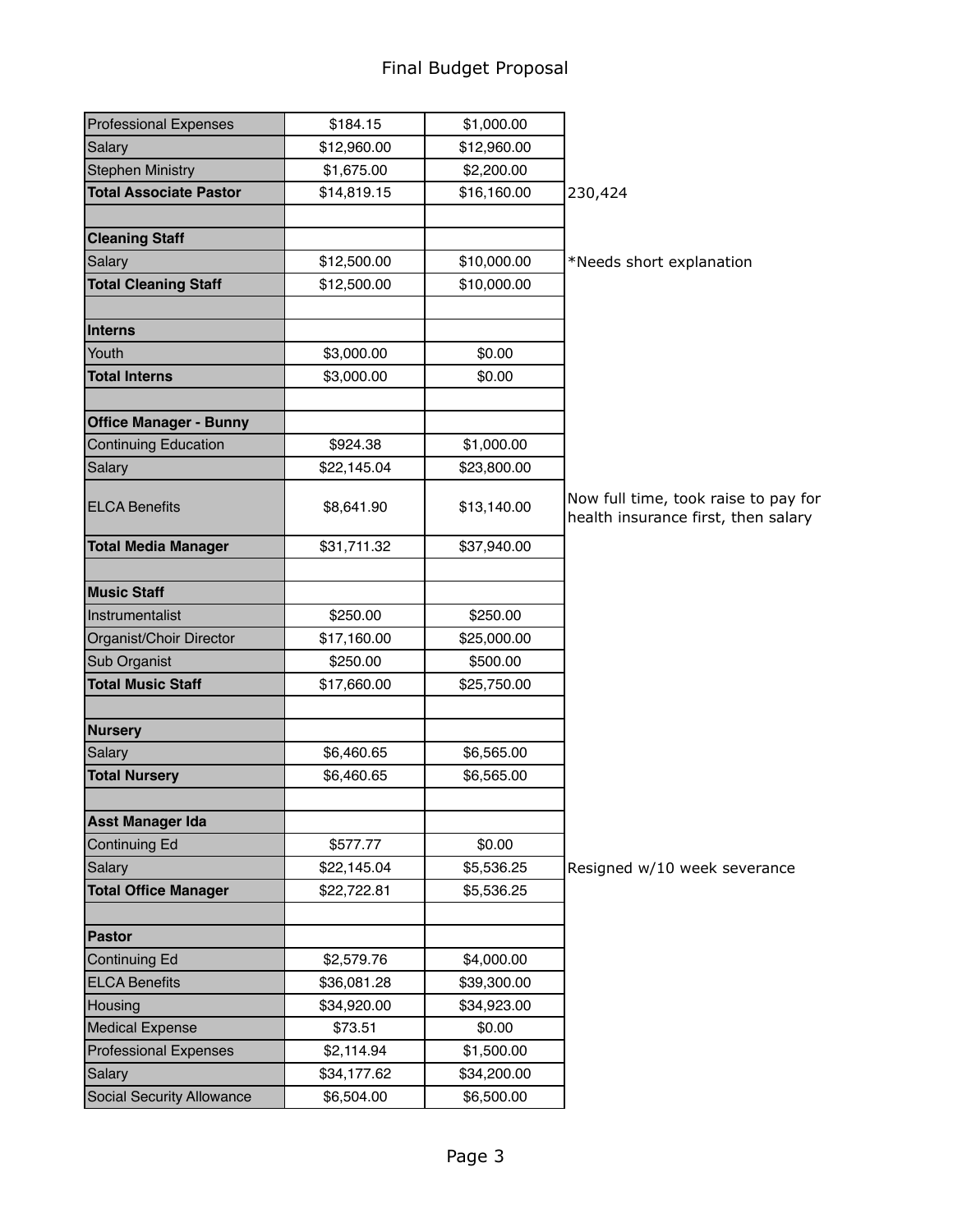| <b>Sub Pastor</b>                | \$400.00     | \$750.00      |                                                          |
|----------------------------------|--------------|---------------|----------------------------------------------------------|
| Travel/Milage                    | \$1,243.41   | \$2,300.00    |                                                          |
| <b>Total Pastor</b>              | \$118,094.52 | \$123,473.00  |                                                          |
|                                  |              |               |                                                          |
| <b>Payroll Tax Expense</b>       | \$9,257.36   | \$8,157.00    |                                                          |
| <b>Staff Christmas</b>           | \$0.00       | \$0.00        |                                                          |
|                                  |              |               |                                                          |
| <b>Youth Director</b>            |              |               |                                                          |
| Salary                           | \$27,580.08  | \$18,387.00   |                                                          |
| <b>ELCA Benefits</b>             | \$5,840.33   | \$5,840.00    |                                                          |
| <b>Total Youth Director</b>      | \$33,420.41  | \$24,227.00   |                                                          |
|                                  |              |               |                                                          |
| <b>New Youth Director</b>        |              |               |                                                          |
| Salary                           | \$0.00       | \$18,667.00   |                                                          |
| <b>ELCA Benefits</b>             | \$0.00       | \$0.00        |                                                          |
| <b>Total Youth Director</b>      | \$0.00       | \$18,667.00   |                                                          |
|                                  |              |               |                                                          |
| <b>Visual Tech</b>               |              |               |                                                          |
| Salary                           | \$0.00       | \$2,400.00    |                                                          |
|                                  |              |               |                                                          |
| <b>Stewardship</b>               | \$351.39     | \$1,000.00    |                                                          |
| <b>Worship &amp; Music</b>       |              |               |                                                          |
| <b>Choir Music</b>               | \$2,147.83   | \$2,550.00    | Combined attire, handbells,<br>equipment and choir music |
| Copyrights                       | \$260.00     | \$755.00      | Copyright fees for slides, music,<br>etc                 |
| <b>Sanctuary Supplies</b>        | \$2,910.74   | \$3,000.00    |                                                          |
| <b>Worship Planning</b>          | \$2,046.87   | \$2,000.00    |                                                          |
| <b>Total Worship &amp; Music</b> | \$7,365.44   | \$8,305.00    |                                                          |
| <b>Youth Ministry</b>            |              |               |                                                          |
| Camp/Mission Trip                | \$32,738.43  | \$30,000.00   |                                                          |
| <b>VBS</b>                       | \$4,583.68   | \$4,600.00    |                                                          |
| Youth Fellowship                 | \$3,836.77   | \$3,900.00    |                                                          |
| <b>Total Youth Ministry</b>      | \$41,158.88  | \$38,500.00   |                                                          |
|                                  |              |               |                                                          |
| <b>Total Expenses</b>            | \$547,330.15 | \$562,130.97  |                                                          |
|                                  |              |               |                                                          |
| <b>Net Income</b>                | \$19,425.58  | $-$27,331.97$ |                                                          |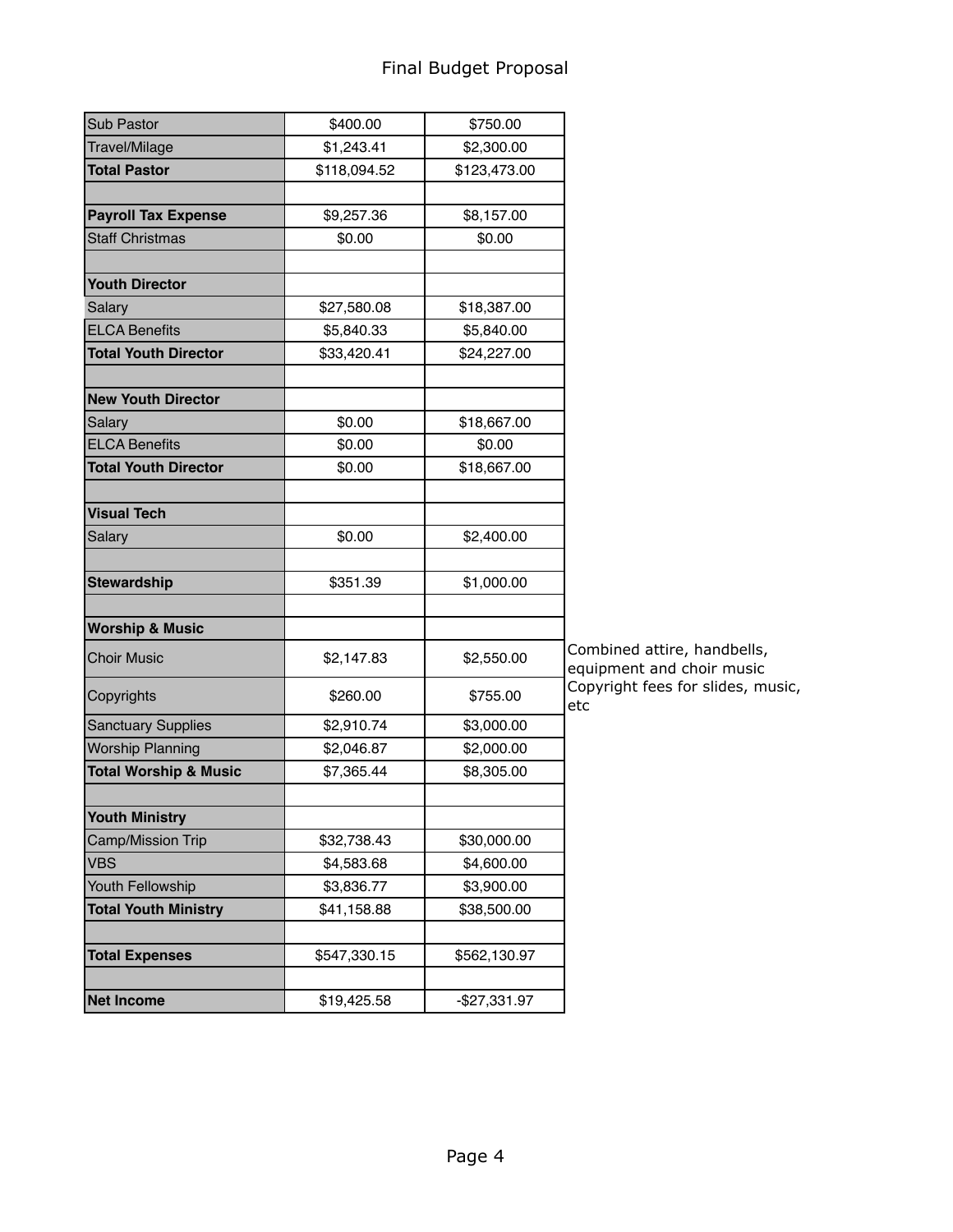|                                  |  |                                    | TREE OF LIFE LUTHERAN CHURCH     |              |                 |  |  |  |  |  |
|----------------------------------|--|------------------------------------|----------------------------------|--------------|-----------------|--|--|--|--|--|
| <b>COMPARATIVE BALANCE SHEET</b> |  |                                    |                                  |              |                 |  |  |  |  |  |
|                                  |  |                                    | AS OF DECEMBER 31, 2016 AND 2015 |              |                 |  |  |  |  |  |
|                                  |  |                                    |                                  |              | <b>INCREASE</b> |  |  |  |  |  |
|                                  |  |                                    | 12/31/16                         | 12/31/15     | (DECREASE)      |  |  |  |  |  |
| AS\$ETS                          |  |                                    |                                  |              |                 |  |  |  |  |  |
|                                  |  | Cash and Investments:              |                                  |              |                 |  |  |  |  |  |
|                                  |  | General Fund:                      |                                  |              |                 |  |  |  |  |  |
|                                  |  | <b>Operating Fund Checking</b>     | 22,135.21                        | (7,063.17)   | 29,198.38       |  |  |  |  |  |
|                                  |  | Mission Investment Fund Checking   | 101.66                           | 101.28       | 0.38            |  |  |  |  |  |
|                                  |  | <b>Certificates of Deposit</b>     | 0.00                             | 10,726.59    | (10, 726.59)    |  |  |  |  |  |
|                                  |  | <b>Total General Fund</b>          | 22,236.87                        | 3,764.70     | 18,472.17       |  |  |  |  |  |
|                                  |  | Dedicated Funds:                   |                                  |              |                 |  |  |  |  |  |
|                                  |  | <b>Checking Account:</b>           |                                  |              |                 |  |  |  |  |  |
|                                  |  | Seeds for Growth                   | 51,878.61                        | 90,665.75    | (38, 787.14)    |  |  |  |  |  |
|                                  |  | Pastor's Sabbatical                | 45,611.16                        | 0.00         | 45,611.16       |  |  |  |  |  |
|                                  |  | <b>Certificates of Deposit</b>     | 10,819.42                        | 0.00         | 10,819.42       |  |  |  |  |  |
|                                  |  | <b>Total Dedicated Funds</b>       | 108,309.19                       | 90,665.75    | 17,643.44       |  |  |  |  |  |
|                                  |  | Total Cash and Investments         | 130,546.06                       | 94,430.45    | 36,115.61       |  |  |  |  |  |
|                                  |  |                                    |                                  |              |                 |  |  |  |  |  |
|                                  |  | <b>Fixed Assets</b>                |                                  |              |                 |  |  |  |  |  |
|                                  |  | <b>Buildings</b>                   | 2,623,725.23                     | 2,614,475.23 | 9,250.00        |  |  |  |  |  |
|                                  |  | Children's Park                    | 66,964.80                        | 66,964.80    | 0.00            |  |  |  |  |  |
|                                  |  | Furniture & Equipment              | 63,983.67                        | 63,983.67    | 0.00            |  |  |  |  |  |
|                                  |  | Land                               | 411,021.00                       | 411,021.00   | 0.00            |  |  |  |  |  |
|                                  |  | <b>Musical Instruments</b>         | 87,000.00                        | 87,000.00    | 0.00            |  |  |  |  |  |
|                                  |  | Prayer Garden                      | 3,424.94                         | 3,424.94     | 0.00            |  |  |  |  |  |
|                                  |  | Sound System                       | 42,436.47                        | 42,436.47    | 0.00            |  |  |  |  |  |
|                                  |  | <b>Total Fixed Assets</b>          | 3,298,556.11                     | 3,289,306.11 | 9,250.00        |  |  |  |  |  |
|                                  |  |                                    |                                  |              |                 |  |  |  |  |  |
|                                  |  | <b>TOTAL ASSETS</b>                | 3,429,102.17                     | 3,383,736.56 | 45,365.61       |  |  |  |  |  |
|                                  |  |                                    |                                  |              |                 |  |  |  |  |  |
| <b>LIABILITIES</b>               |  |                                    |                                  |              |                 |  |  |  |  |  |
|                                  |  | <b>Current Liabilities</b>         |                                  |              |                 |  |  |  |  |  |
|                                  |  | <b>Accounts Payable</b>            | 1,753.29                         | 5,689.79     | (3,936.50)      |  |  |  |  |  |
|                                  |  | <b>Water to Thrive</b>             | 4,192.09                         | 2,992.53     | 1,199.56        |  |  |  |  |  |
|                                  |  | <b>Sunday School Painting</b>      | 5,000.00                         | 0.00         | 5,000.00        |  |  |  |  |  |
|                                  |  | Payroll Taxes                      | 2,637.67                         | 2,944.37     | (306.70)        |  |  |  |  |  |
|                                  |  | <b>Total Current Liabilities</b>   | 13,583.05                        | 11,626.69    | 1,956.36        |  |  |  |  |  |
|                                  |  |                                    |                                  |              |                 |  |  |  |  |  |
|                                  |  | Long Term Liabilities              |                                  |              |                 |  |  |  |  |  |
|                                  |  | New Seeds For Growth               | 92,077.46                        | 50,728.63    | 41,348.83       |  |  |  |  |  |
|                                  |  | Church Mortgage                    | 1,400,847.69                     | 1,453,234.52 | (52, 386.83)    |  |  |  |  |  |
|                                  |  | <b>Total Long Term Liabilities</b> | 1,492,925.15                     | 1,503,963.15 | (11, 038.00)    |  |  |  |  |  |
|                                  |  |                                    |                                  |              |                 |  |  |  |  |  |
|                                  |  | <b>TOTAL LIABILITIES</b>           | 1,506,508.20                     | 1,515,589.84 | (9,081.64)      |  |  |  |  |  |
|                                  |  |                                    |                                  |              |                 |  |  |  |  |  |
| <b>EQUITY</b>                    |  |                                    |                                  |              |                 |  |  |  |  |  |
|                                  |  | Dedicated                          | 34,705.70                        | 16,768.39    | 17,937.31       |  |  |  |  |  |
|                                  |  | Unrestricted                       | 1,887,888.27                     | 1,851,378.33 | 36,509.94       |  |  |  |  |  |
|                                  |  | TOTAL EQUITY                       | 1,922,593.97                     | 1,868,146.72 | 54,447.25       |  |  |  |  |  |
|                                  |  |                                    |                                  |              |                 |  |  |  |  |  |
|                                  |  | TOTAL LIABILITIES AND EQUITY       | 3,429,102.17                     | 3,383,736.56 | 45,365.61       |  |  |  |  |  |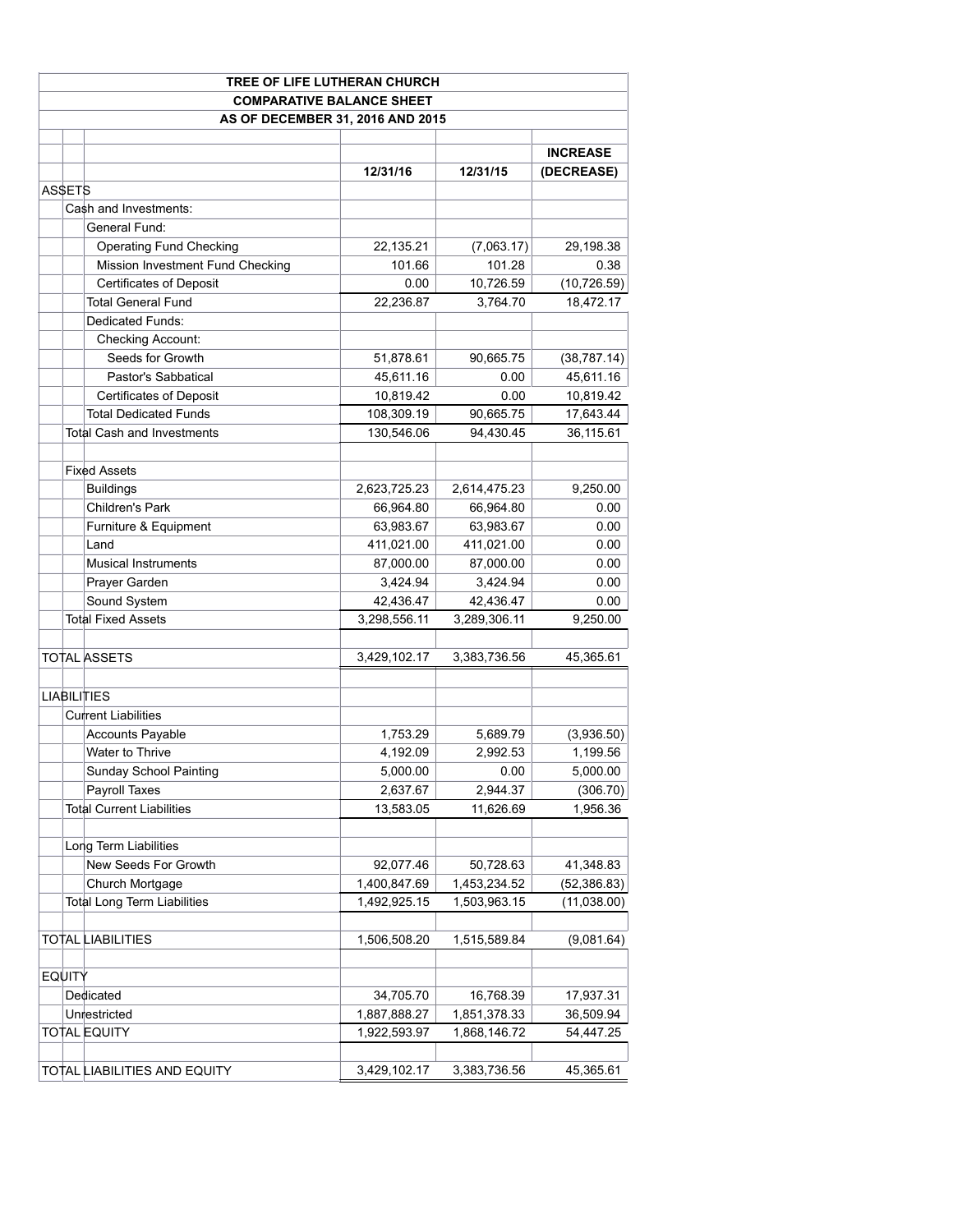#### **TREE OF LIFE LUTHERAN CHURCH OPERATING FUND REVENUES, EXPENSES & BUDGETS**

#### **THROUGH DECEMBER 31, 2016**

|                                     |                |                    |                |                   |                    |                    |                   |             | Actual Over /            | Actual % of |  |
|-------------------------------------|----------------|--------------------|----------------|-------------------|--------------------|--------------------|-------------------|-------------|--------------------------|-------------|--|
|                                     | 1st Qtr Actual | 2nd Qtr.<br>Actual | 3rd Qtr Actual | October<br>Actual | Actual<br>November | Actual<br>December | <b>YTD Actual</b> | 2016 Budget | (Under)<br><b>Budget</b> | 2016 Budget |  |
| Income:                             |                |                    |                |                   |                    |                    |                   |             |                          |             |  |
| <b>Pledged Offering</b>             | 90,169.69      | 77,548.44          | 92,436.01      | 29,004.00         | 23,770.99          | 48,431.23          | 361,360.36        | 337,360.00  | 24,000.36                | 107%        |  |
| <b>Non-pledged Offering</b>         | 24,589.45      | 25,614.98          | 20,583.77      | 9,630.81          | 9,622.96           | 9,817.19           | 99,859.16         | 102,537.00  | (2,677.84)               | 97%         |  |
| Other Income                        | 14,879.56      | 27,380.62          | 8,923.50       | 5,934.43          | 3,319.10           | 5,757.19           | 66,194.40         | 77,000.00   | (10,805.60)              | 86%         |  |
| <b>Building Use Fees</b>            | 1,600.00       | 0.00               | 1,400.00       | 300.00            | 0.00               | 600.00             | 3,900.00          | 0.00        | 3,900.00                 |             |  |
| Interest                            | 23.33          | 23.19              | 23.22          | 23.23             | 0.21               | 0.03               | 93.21             | 0.00        | 93.21                    |             |  |
| <b>Total Income</b>                 | 131,262.03     | 130.567.23         | 123,366.50     | 44.892.47         | 36,713.26          | 64,605.64          | 531.407.13        | 516.897.00  | 14,510.13                | 103%        |  |
| Borrowed from (Repaid to) Seeds     | 12.154.50      | 11,990.30          | 6,204.20       | 0.00              | 5,999.83           | 5,000.00           | 41,348.83         |             |                          |             |  |
| <b>Total Available for Spending</b> | 143,416.53     | 142,557.53         | 129,570.70     | 44,892.47         | 42,713.09          | 69,605.64          | 572,755.96        |             |                          |             |  |
|                                     |                |                    |                |                   |                    |                    |                   |             |                          |             |  |
| <b>Expenses:</b>                    |                |                    |                |                   |                    |                    |                   |             |                          |             |  |
| <b>Administration:</b>              |                |                    |                |                   |                    |                    |                   |             |                          |             |  |
| <b>Computer/Software</b>            | 1,280.07       | 1,609.66           | 1,274.07       | 429.03            | 376.23             | 305.55             | 5,274.61          | 4,500.00    | 774.61                   | 117%        |  |
| Copier, Lease & Maintenance         | 1,642.14       | 1,463.37           | 1,381.82       | 136.17            | 846.56             | 670.63             | 6,140.69          | 5,500.00    | 640.69                   | 112%        |  |
| <b>Office Supplies</b>              | 304.89         | 164.35             | 666.39         | 41.23             | 403.39             | 395.19             | 1,975.44          | 3,000.00    | (1,024.56)               | 66%         |  |
| Postage                             | 299.25         | 73.34              | 120.00         | 101.73            | 0.00               | 0.00               | 594.32            | 700.00      | (105.68)                 | 85%         |  |
| Telephone                           | 1,214.10       | 1,143.55           | 1,111.09       | 365.87            | 191.46             | 222.00             | 4,248.07          | 3,900.00    | 348.07                   | 109%        |  |
| <b>Total Administration</b>         | 4,740.45       | 4,454.27           | 4,553.37       | 1,074.03          | 1,817.64           | 1,593.37           | 18,233.13         | 17,600.00   | 633.13                   | 104%        |  |
|                                     |                |                    |                |                   |                    |                    |                   |             |                          |             |  |
| Benevolence:                        |                |                    |                |                   |                    |                    |                   |             |                          |             |  |
| <b>Campus Ministry</b>              | 225.00         | 225.00             | 225.00         | 75.00             | 75.00              | 75.00              | 900.00            | 900.00      | 0.00                     | 100%        |  |
| <b>Missionary Support</b>           | 100.00         | 0.00               | 0.00           | 0.00              | 0.00               | 0.00               | 100.00            | 0.00        | 100.00                   |             |  |
| <b>Pastor Discretionary</b>         | 172.14         | 1,791.66           | 478.88         | 0.00              | 0.00               | 0.00               | 2,442.68          | 1,200.00    | 1,242.68                 | 204%        |  |
| <b>Seminary Scholarship</b>         | 229.38         | 178.46             | 119.80         | 17.54             | 539.94             | 206.62             | 1,291.74          | 3,000.00    | (1,708.26)               | 43%         |  |
| <b>Synod Benevolence</b>            | 6,000.00       | 6,000.00           | 6,000.00       | 2,000.00          | 2,000.00           | 2,000.00           | 24,000.00         | 24,000.00   | 0.00                     | 100%        |  |
| <b>Total Benevolence</b>            | 6,726.52       | 8,195.12           | 6,823.68       | 2,092.54          | 2,614.94           | 2,281.62           | 28,734.42         | 29,100.00   | (365.58)                 | 99%         |  |
|                                     |                |                    |                |                   |                    |                    |                   |             |                          |             |  |
|                                     |                |                    |                |                   |                    |                    |                   |             |                          |             |  |
|                                     |                |                    |                |                   |                    |                    |                   |             |                          |             |  |
| <b>Buildings:</b>                   |                |                    |                |                   |                    |                    |                   |             |                          |             |  |
| <b>Building Maintenance</b>         | 3,359.59       | 3,271.22           | 1,493.89       | 1,234.46          | 3,299.88           | 1,227.43           | 13,886.47         | 11,000.00   | 2,886.47                 | 126%        |  |
| <b>Cleaning Service</b>             | 462.50         | 0.00               | 0.00           | 0.00              | 0.00               | 0.00               | 462.50            | 0.00        | 462.50                   |             |  |
| Security                            | 376.07         | 376.07             | 406.09         | 70.00             | 70.00              | 255.45             | 1,553.68          | 1,515.00    | 38.68                    | 103%        |  |
| Utilities:                          |                |                    |                |                   |                    |                    |                   |             |                          |             |  |
| Electricity                         | 5,439.06       | 3,237.67           | 4,039.33       | 1,168.08          | 912.84             | 958.97             | 15,755.95         | 18,000.00   | (2,244.05)               | 88%         |  |
| <b>Electricity - Ideal Impact</b>   | 0.00           | 669.51             | 481.28         | 265.00            | 100.77             | 327.03             | 1,843.59          | 0.00        | 1,843.59                 |             |  |
| <b>Natural Gas</b>                  | 154.47         | 59.88              | 59.21          | 19.22             | 19.57              | 26.54              | 338.89            | 525.00      | (186.11)                 | 65%         |  |
| Water                               | 140.00         | 236.29             | 1,853.93       | 306.37            | 297.43             | 0.00               | 2,834.02          | 5,000.00    | (2, 165.98)              | 57%         |  |
| <b>Total Utilities</b>              | 5,733.53       | 4,203.35           | 6,433.75       | 1,758.67          | 1,330.61           | 1,312.54           | 20,772.45         | 23,525.00   | (2,752.55)               | 88%         |  |
| <b>Total Buildings</b>              | 9,931.69       | 7,850.64           | 8,333.73       | 3,063.13          | 4,700.49           | 2,795.42           | 36,675.10         | 36,040.00   | 635.10                   | 102%        |  |
|                                     |                |                    |                |                   |                    |                    |                   |             |                          |             |  |
| <b>Education:</b>                   |                |                    |                |                   |                    |                    |                   |             |                          |             |  |
| <b>Adult Education</b>              | 70.00          | 118.59             | 141.14         | 223.32            | 1,246.53           | 212.51             | 2,012.09          | 3,000.00    | (987.91)                 | 67%         |  |
| Confirmation                        | 301.19         | 613.58             | 67.84          | 34.56             | 608.49             | 0.00               | 1,625.66          | 3,200.00    | (1,574.34)               | 51%         |  |
| <b>Education Supplies</b>           | 0.00           | 0.00               | 47.99          | 0.00              | 0.00               | 0.00               | 47.99             | 200.00      | (152.01)                 | 24%         |  |
| <b>Sunday School</b>                | 371.94         | 46.38              | 424.72         | 0.00              | 0.00               | 371.96             | 1,215.00          | 900.00      | 315.00                   | 135%        |  |
| <b>Total Education</b>              | 743.13         | 778.55             | 681.69         | 257.88            | 1,855.02           | 584.47             | 4,900.74          | 7,300.00    | (2,399.26)               | 67%         |  |
|                                     |                |                    |                |                   |                    |                    |                   |             |                          |             |  |
| Evangelism:                         |                |                    |                |                   |                    |                    |                   |             |                          |             |  |
| Advertising                         | 1,014.83       | 817.61             | 653.25         | 0.00              | 170.19             | 700.05             | 3,355.93          | 4,200.00    | (844.07)                 | 80%         |  |
| Equipment                           | 0.00           | 0.00               | 384.53         | 0.00              | 0.00               | 0.00               | 384.53            | 400.00      | (15.47)                  | 96%         |  |
| <b>Evangelism Supplies</b>          | 0.00           | 0.00               | 108.40         | 619.34            | 681.02             | 0.00               | 1,408.76          | 1,500.00    | (91.24)                  | 94%         |  |
| General Outreach                    | 0.00           | 230.10             | 133.38         | 0.00              | 0.00               | 0.00               | 363.48            | 500.00      | (136.52)                 | 73%         |  |
| Image Rights                        | 31.83          | 31.83              | 31.83          |                   |                    | 10.61              | 342.74            | 500.00      |                          | 69%         |  |
|                                     |                |                    |                | 226.03            | 10.61              |                    |                   |             | (157.26)                 |             |  |
| Printing                            | 0.00           | 0.00               | 0.00           | 0.00              | 0.00               | 0.00               | 0.00              | 200.00      | (200.00)                 | 0%          |  |
| <b>Website Fees</b>                 | 328.21         | 72.92              | 172.46         | 174.19            | 15.78              | 0.00               | 763.56            | 700.00      | 63.56                    | 109%        |  |
| <b>Total Evangelism</b>             | 1,374.87       | 1,152.46           | 1,483.85       | 1,019.56          | 877.60             | 710.66             | 6,619.00          | 8,000.00    | (1,381.00)               | 83%         |  |
|                                     |                |                    |                |                   |                    |                    |                   |             |                          |             |  |
| Fellowship:                         |                |                    |                |                   |                    |                    |                   |             |                          |             |  |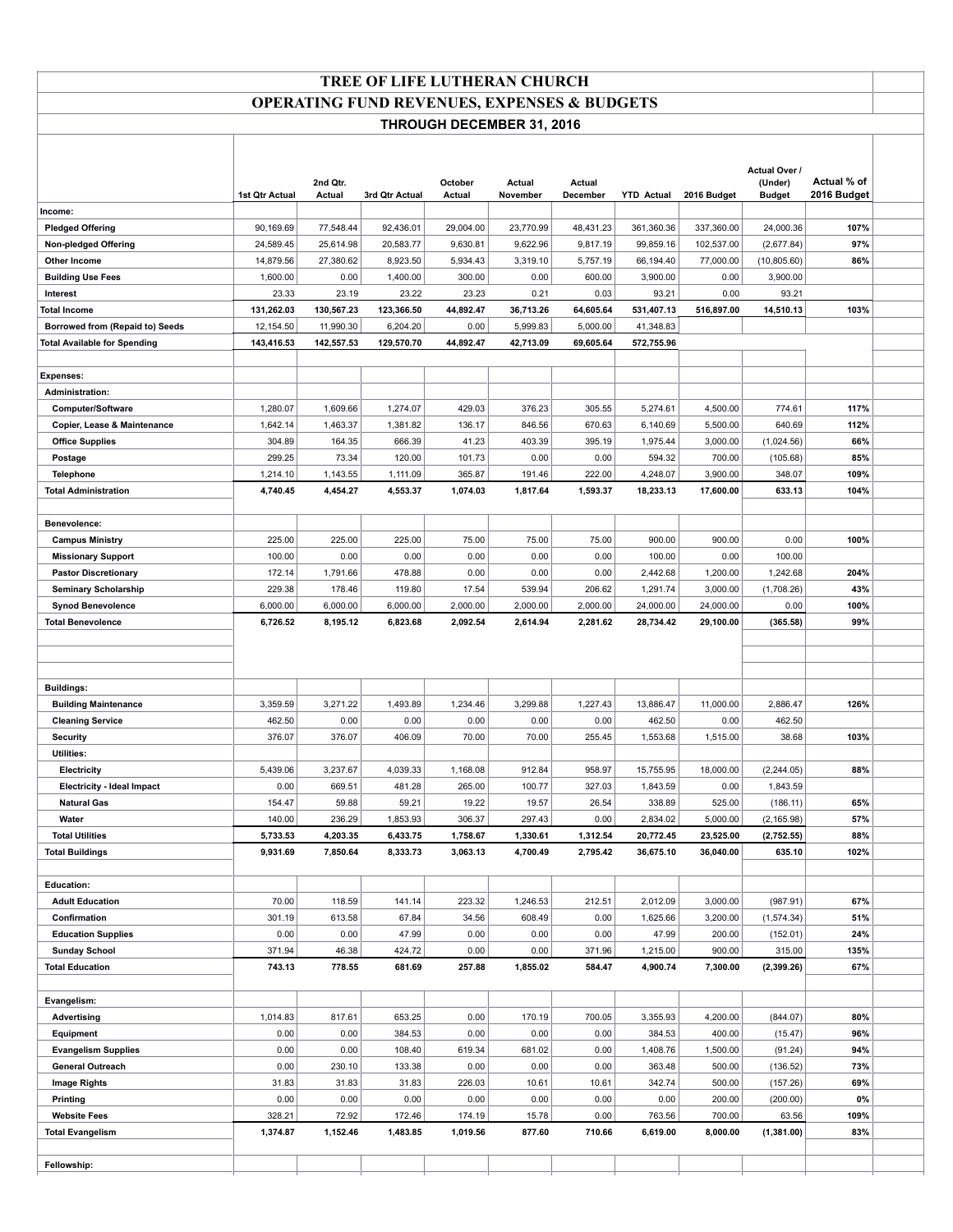| <b>Fellowship Supplies</b>                                  | 1,151.60             | 1,254.40           | 1,521.09           | 382.01             | 775.09             | 760.25             | 5,844.44              | 8,000.00              | (2, 155.56)          | 73%         |  |
|-------------------------------------------------------------|----------------------|--------------------|--------------------|--------------------|--------------------|--------------------|-----------------------|-----------------------|----------------------|-------------|--|
|                                                             |                      |                    |                    |                    |                    |                    |                       |                       |                      |             |  |
| <b>Kitchen Supplies</b>                                     | 0.00                 | 139.69             | 41.64              | 0.00               | 65.98              | 0.00               | 247.31                | 1,000.00              | (752.69)             | 25%         |  |
| <b>Total Fellowship</b>                                     | 1,151.60             | 1,394.09           | 1,562.73           | 382.01             | 841.07             | 760.25             | 6,091.75              | 9.000.00              | (2,908.25)           | 68%         |  |
|                                                             |                      |                    |                    |                    |                    |                    |                       |                       |                      |             |  |
| Grounds:<br><b>Lawn Service</b>                             | 1,947.00             | 1,816.23           | 1,800.00           | 600.00             | 600.00             | 600.00             | 7,363.23              | 7,788.00              |                      | 95%         |  |
| <b>Trash Service</b>                                        | 1,810.78             | 913.56             | 1,842.03           | 462.80             | 0.00               | 466.18             | 5,495.35              | 4,500.00              | (424.77)<br>995.35   | 122%        |  |
| <b>Total Grounds</b>                                        | 3,757.78             | 2,729.79           | 3,642.03           | 1,062.80           | 600.00             | 1,066.18           | 12,858.58             | 12,288.00             | 570.58               | 105%        |  |
|                                                             |                      |                    |                    |                    |                    |                    |                       |                       |                      |             |  |
| Insurance:                                                  |                      |                    |                    |                    |                    |                    |                       |                       |                      |             |  |
| <b>Church Liability Insurance</b>                           | 3,393.12             | 2,262.08           | 2,858.16           | 1,104.98           | 1,103.72           | 1,104.69           | 11,826.75             | 11,944.00             | (117.25)             | 99%         |  |
| <b>Worker's Compensation</b>                                | 580.20               | 327.29             | 737.57             | 207.19             | 207.19             | 207.19             | 2,266.63              | 2,500.00              | (233.37)             | 91%         |  |
| <b>Total Insurance</b>                                      | 3,973.32             | 2,589.37           | 3,595.73           | 1,312.17           | 1,310.91           | 1,311.88           | 14,093.38             | 14,444.00             | (350.62)             | 98%         |  |
|                                                             |                      |                    |                    |                    |                    |                    |                       |                       |                      |             |  |
| Mortgage:                                                   |                      |                    |                    |                    |                    |                    |                       |                       |                      |             |  |
| Interest                                                    | 14, 157.24           | 12,945.01          | 13,419.87          | 4,355.07           | 4,489.85           | 4,332.80           | 53,699.84             | 55,000.00             | (1,300.16)           | 98%         |  |
| Principal                                                   | 10,151.76            | 11,199.80          | 10,396.56          | 3,583.74           | 3,448.96           | 3,606.01           | 42,386.83             | 42,200.00             | 186.83               | 100%        |  |
| <b>Total Mortgage</b>                                       | 24,309.00            | 24,144.81          | 23,816.43          | 7,938.81           | 7,938.81           | 7,938.81           | 96,086.67             | 97,200.00             | (1, 113.33)          | 99%         |  |
|                                                             |                      |                    |                    |                    |                    |                    |                       |                       |                      |             |  |
| <b>Other Expenses:</b>                                      |                      |                    |                    |                    |                    |                    |                       |                       |                      |             |  |
| <b>Bank Charges</b>                                         | 206.08               | 130.04             | 83.04              | 0.00<br>0.00       | 43.50              | 0.00               | 462.66                | 600.00                | (137.34)             | 77%<br>72%  |  |
| <b>Council Misc</b><br><b>Investment Sales Commission</b>   | 0.00<br>0.00         | 71.96<br>210.30    | 0.00<br>0.00       | 0.00               | 0.00<br>0.00       | 0.00<br>0.00       | 71.96<br>210.30       | 100.00<br>0.00        | (28.04)<br>210.30    |             |  |
| IRS 2010 Penalty                                            | 300.00               | 300.00             | 300.00             | 100.00             | 100.00             | 100.00             | 1,200.00              | 1,200.00              | 0.00                 | 100%        |  |
| <b>Synod Conventions</b>                                    | 470.00               | 0.00               | 0.00               | 0.00               | 0.00               | 0.00               | 470.00                | 570.00                | (100.00)             | 82%         |  |
| <b>Total Other Expenses</b>                                 | 976.08               | 712.30             | 383.04             | 100.00             | 143.50             | 100.00             | 2,414.92              | 2,470.00              | (55.08)              | 98%         |  |
|                                                             |                      |                    |                    |                    |                    |                    |                       |                       |                      |             |  |
|                                                             |                      |                    |                    |                    |                    |                    |                       |                       |                      |             |  |
| Staff:                                                      |                      |                    |                    |                    |                    |                    |                       |                       |                      |             |  |
| Associate Minister of Pastoral Care:                        |                      |                    |                    |                    |                    |                    |                       |                       |                      |             |  |
| <b>Professional Expenses</b>                                | 0.00                 | 52.83              | 0.00               | 106.82             | 24.50              | 30.00              | 214.15                | 3,000.00              | (2,785.85)           | 7%          |  |
| Salary                                                      | 3,240.00             | 3,240.00           | 3,240.00           | 1,080.00           | 1,080.00           | 1,080.00           | 12,960.00             | 12,960.00             | 0.00                 | 100%        |  |
| <b>Total Associate Minister of Pastoral Care</b>            | 3,240.00             | 3,292.83           | 3,240.00           | 1,186.82           | 1,104.50           | 1,110.00           | 13,174.15             | 15,960.00             | (2,785.85)           | 83%         |  |
|                                                             |                      |                    |                    |                    |                    |                    |                       |                       |                      |             |  |
|                                                             |                      |                    |                    |                    |                    |                    |                       |                       |                      |             |  |
| <b>Cleaning Staff:</b>                                      |                      |                    |                    |                    |                    |                    |                       |                       |                      |             |  |
| Salary                                                      | 3,750.00             | 3,750.00           | 3,750.00           | 1,250.00           | 0.00               | 0.00               | 12,500.00             | 15,000.00             | (2,500.00)           | 83%         |  |
| <b>Total Cleaning Staff</b>                                 | 3,750.00             | 3,750.00           | 3,750.00           | 1,250.00           | 0.00               | 0.00               | 12,500.00             | 15,000.00             | (2,500.00)           | 83%         |  |
|                                                             |                      |                    |                    |                    |                    |                    |                       |                       |                      |             |  |
| Interns:                                                    |                      |                    |                    |                    |                    |                    |                       |                       |                      |             |  |
| Youth                                                       | 0.00                 | 1,200.00           | 1,800.00           | 0.00               | 0.00               | 0.00               | 3,000.00              | 3,000.00              | 0.00                 | 100%        |  |
| <b>Total Interns</b>                                        | 0.00                 | 1,200.00           | 1,800.00           | 0.00               | 0.00               | 0.00               | 3,000.00              | 3,000.00              | 0.00                 | 100%        |  |
| <b>Media Manager:</b>                                       |                      |                    |                    |                    |                    |                    |                       |                       |                      |             |  |
| <b>Continuing Education</b>                                 | 332.91               | 160.64             | 265.26             | 120.00             | 45.57              | 0.00               | 924.38                | 1,000.00              | (75.62)              | 92%         |  |
| <b>ELCA Benefits</b>                                        | 2,153.34             | 2,180.56           | 2,154.00           | 718.00             | 718.00             | 718.00             | 8,641.90              | 7,285.00              | 1,356.90             | 119%        |  |
| Salary                                                      | 5,536.26             | 5,536.26           | 5,536.26           | 1,845.42           | 1,845.42           | 1,845.42           | 22,145.04             | 22,145.00             | 0.04                 | 100%        |  |
| <b>Total Media Manager</b>                                  | 8,022.51             | 7,877.46           | 7,955.52           | 2,683.42           | 2,608.99           | 2,563.42           | 31,711.32             | 30,430.00             | 1,281.32             | 104%        |  |
|                                                             |                      |                    |                    |                    |                    |                    |                       |                       |                      |             |  |
| <b>Music Staff:</b>                                         |                      |                    |                    |                    |                    |                    |                       |                       |                      |             |  |
| Instrumentalist                                             | 250.00               | 0.00               | 0.00               | 0.00               | 0.00               | 0.00               | 250.00                | 150.00                | 100.00               | 167%        |  |
| <b>Organist/Choir Director</b>                              | 4,290.00             | 4,290.00           | 4,290.00           | 1,650.00           | 1,320.00           | 1,320.00           | 17,160.00             | 17,160.00             | 0.00                 | 100%        |  |
| <b>Substitute Organist</b>                                  | 250.00               | 0.00               | 0.00               | 0.00               | 0.00               | 0.00               | 250.00                | 500.00                | (250.00)             | 50%         |  |
| <b>Total Music Staff</b>                                    | 4,790.00             | 4,290.00           | 4,290.00           | 1,650.00           | 1,320.00           | 1,320.00           | 17,660.00             | 17,810.00             | (150.00)             | 99%         |  |
|                                                             |                      |                    |                    |                    |                    |                    |                       |                       |                      |             |  |
|                                                             |                      |                    |                    |                    |                    |                    |                       |                       |                      |             |  |
| Nursery:<br>Salary                                          | 1,595.96             | 1,395.79           | 1,752.84           | 703.30             | 601.60             | 411.16             | 6,460.65              | 6,844.00              |                      | 94%         |  |
| <b>Total Nursery</b>                                        | 1,595.96             | 1,395.79           | 1,752.84           | 703.30             | 601.60             | 411.16             | 6,460.65              | 6,844.00              | (383.35)<br>(383.35) | 94%         |  |
|                                                             |                      |                    |                    |                    |                    |                    |                       |                       |                      |             |  |
| <b>Office Manager:</b>                                      |                      |                    |                    |                    |                    |                    |                       |                       |                      |             |  |
| <b>Continuing Education</b>                                 | 285.00               | 169.86             | 2.91               | 120.00             | 0.00               | 218.04             | 795.81                | 1,000.00              | (204.19)             | 80%         |  |
| <b>Salary</b>                                               | 5,536.26             | 5,536.26           | 5,536.26           | 1,845.42           | 1,845.42           | 1,845.42           | 22,145.04             | 22,145.03             | 0.01                 | 100%        |  |
| <b>Total Office Manager</b>                                 | 5,821.26             | 5,706.12           | 5,539.17           | 1,965.42           | 1,845.42           | 2,063.46           | 22,940.85             | 23,145.03             | (204.18)             | 99%         |  |
|                                                             |                      |                    |                    |                    |                    |                    |                       |                       |                      |             |  |
| Pastor:                                                     |                      |                    |                    |                    |                    |                    |                       |                       |                      |             |  |
| <b>Continuing Education</b><br><b>ELCA Benefits Package</b> | 1,024.20<br>9,072.30 | 189.50<br>8,955.84 | 216.01<br>9,014.07 | 406.36<br>3,004.69 | 626.50<br>3,004.69 | 117.19<br>3,029.69 | 2,579.76<br>36,081.28 | 3,500.00<br>36,043.00 | (920.24)<br>38.28    | 74%<br>100% |  |